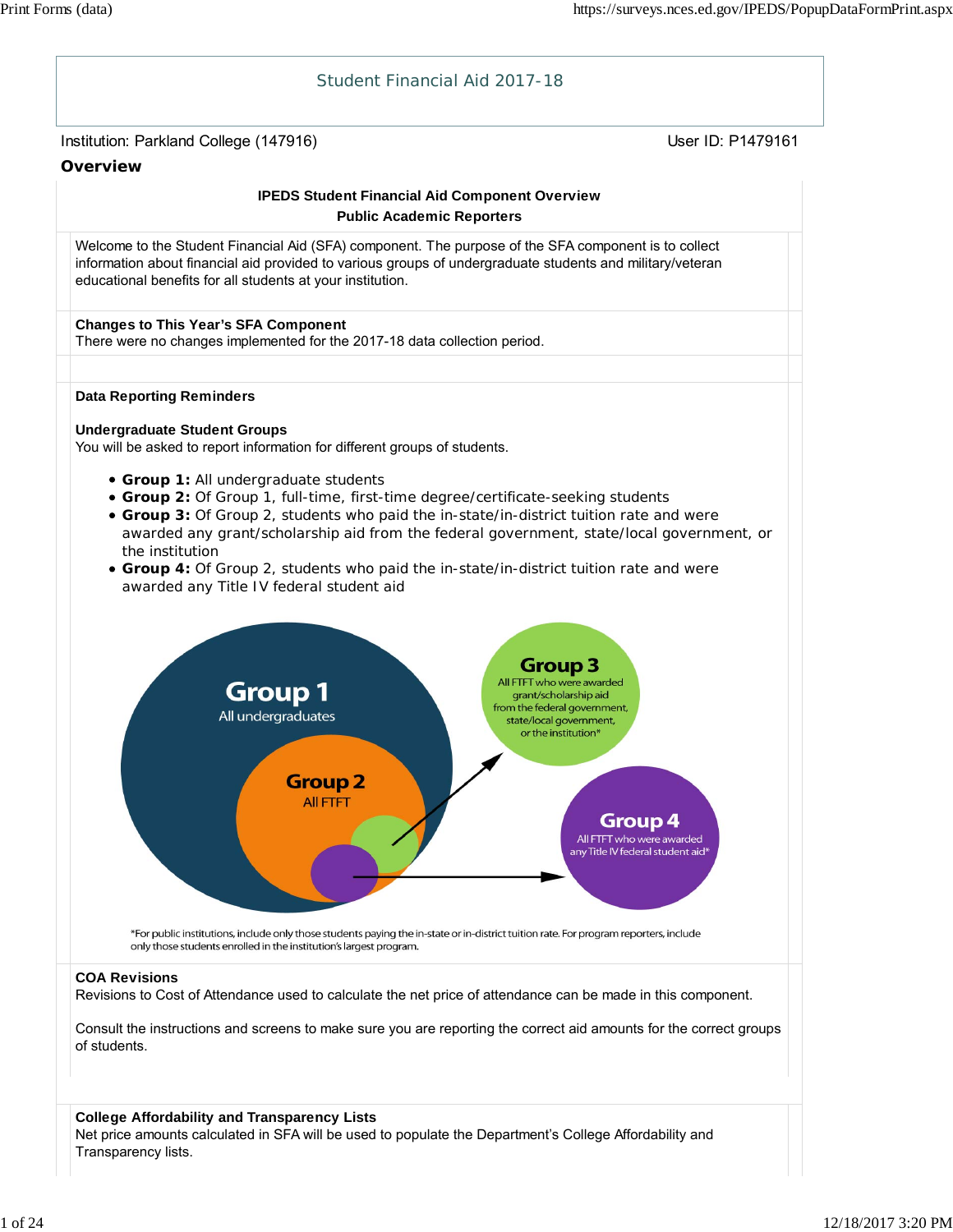#### **Interactive Edits and Error Messages**

SFA contains interactive edits that will check for blank fields, invalid values, or values that fall outside expected ranges. Some error messages will require you to confirm or explain the values that you entered. Some error messages are fatal and will require you to contact the IPEDS Help Desk at 1-877-225-2568 for resolution.

#### **Context Boxes**

You will find optional text boxes throughout SFA. Context boxes allow you to provide more information about the data you enter. Some of these context boxes may be made available to the public on College Navigator, so make sure that the information you enter can be understood easily by students, parents, and the general public.

#### **Resources**

To download the survey materials for this component: Survey Materials

To access your prior year data submission for this component: Reported Data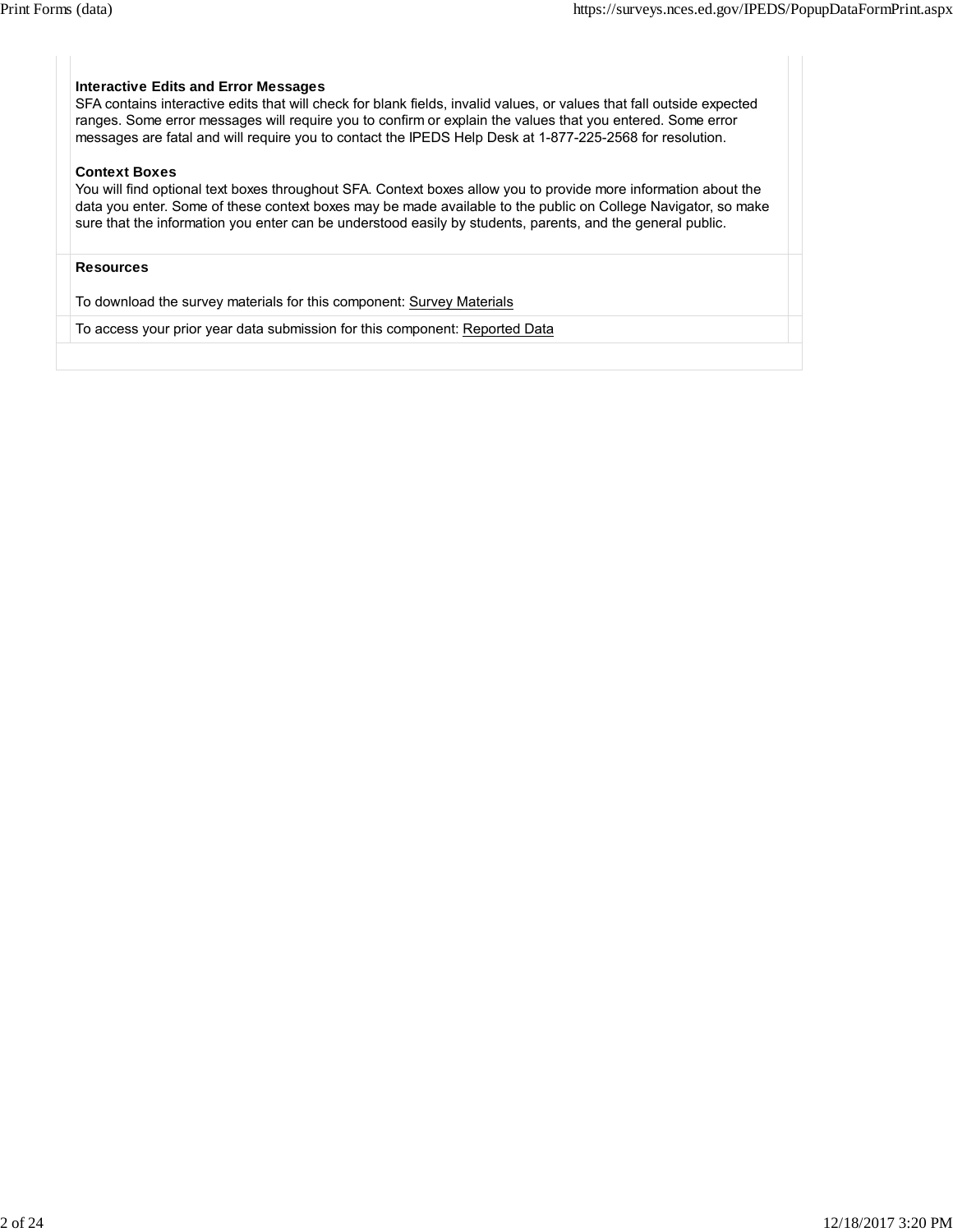415 **484**

#### Institution: Parkland College (147916) November 2012 12: P1479161 **Section 1: Part A Part A - Establish Your Groups** Part A establishes the number of students in various groups. Note that the numbers on this screen will be carried forward to other parts of the Student Financial Aid component. **In the fields below, report the number of students in each of the following groups.** *B* Fall **2016 YOUR PRIOR YEAR DATA Fall 2015** <sup>01</sup> **Group 1** All <u>undergraduate</u> students **8,147**<br>All <u>undergraduate</u> students <sup>02</sup> **Group 2** Of those in Group 1, those who are <u>full-time</u>, first-time degree/certificate-seeking 666 **666** 666 02a students, or grant or scholarship aid from the federal government, state/local Of those in Group 2, those who were awarded any Federal Work Study, loans to government, the institution, or other sources known to the institution 460 **545** 02b | scholarship aid from the federal government, state/local government, or the Of those in Group 2, those who were awarded any loans to students or grant or institution 445 **540** 03 **Group 3** Of those in Group 2, those paid the in-state or in-district tuition rate and who were awarded grant or scholarship aid from the federal government, state/local government, or the institution 337 **371 Group 4**

04 Of those in Group 2, those paid the in-state or in-district tuition rate and who were

awarded any Title IV federal student aid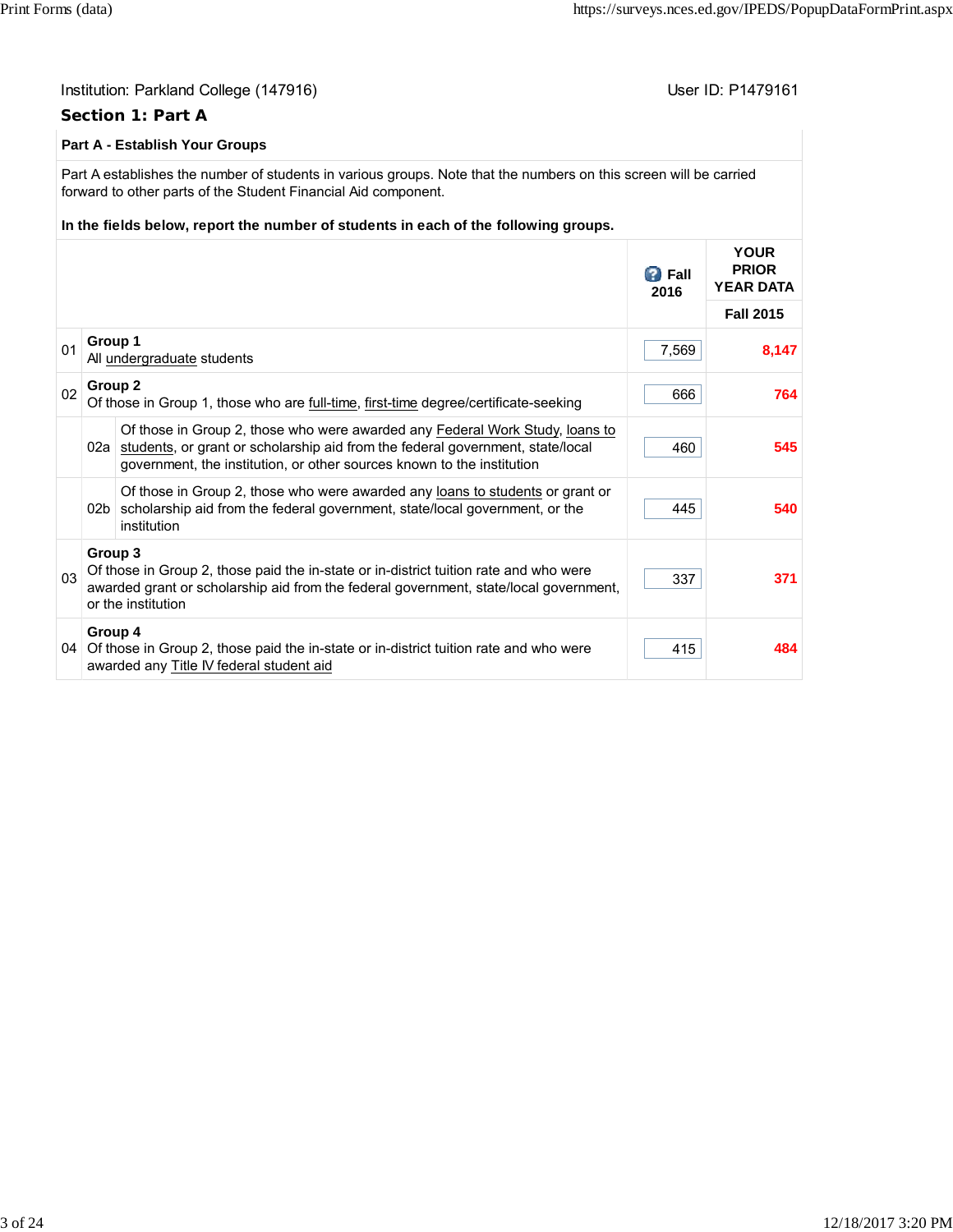7,569

#### Institution: Parkland College (147916) November 2012 12: P1479161

### **Section 1: Part B**

#### **Part B - Enter Information About Group 1**

Part B includes information about Group 1. Group 1 students are ALL undergraduate students (including first-time students) enrolled in Fall 2016.

#### For this part, report:

| <b>For These Students</b>                             | The Following Type(s) of Aid                                                                                                                                                                                                                                                                                             | <b>Awarded in This Period</b>              |
|-------------------------------------------------------|--------------------------------------------------------------------------------------------------------------------------------------------------------------------------------------------------------------------------------------------------------------------------------------------------------------------------|--------------------------------------------|
| • All undergraduate students<br>enrolled in Fall 2016 | • Grant or scholarship aid<br>from the federal<br>government<br>• Grant or scholarship aid<br>from state/local<br>government<br>• Grant or scholarship aid<br>from the institution<br>• Grant or scholarship aid<br>from other sources<br>known to the institution<br>• Loans to students from<br>the federal government | • Any time during<br>academic year 2016-17 |

**In the fields below, report the number of Group 1 students and the total amount of aid awarded to these students for each type of aid.**

**Information from Part A:** Fall 2016

#### **Group 1**

All undergraduate students (This number is carried forward from Part A, Line 01.)

| Aid Type |                                                                                                                                                                                              | 2016-17                                                     |                                                                 |                                                                     |                                                               |  |  |
|----------|----------------------------------------------------------------------------------------------------------------------------------------------------------------------------------------------|-------------------------------------------------------------|-----------------------------------------------------------------|---------------------------------------------------------------------|---------------------------------------------------------------|--|--|
|          |                                                                                                                                                                                              | Number of<br>Group 1<br>students who<br>were awarded<br>aid | Percentage of<br>Group 1<br>students who<br>were awarded<br>aid | <b>Total amount of</b><br>aid awarded to<br><b>Group 1 students</b> | Average<br>amount of aid<br>awarded to<br>Group 1<br>students |  |  |
| 01       | Grant or scholarship aid from the<br>federal government, state/local<br>government, the institution, and other<br>sources known to the institution (Do<br>NOT include federal student loans) | 2,476                                                       | 33                                                              | 10,575,399                                                          | 4.271                                                         |  |  |
|          | 02 Pell Grants                                                                                                                                                                               | 2,253                                                       | 30                                                              | 8,176,792                                                           | 3,629                                                         |  |  |
| 03.      | Federal student loans                                                                                                                                                                        | 2,374                                                       | 31                                                              | 9,759,438                                                           | 4,111                                                         |  |  |

 **The notes below provide context for the data you've reported above and may be posted on the College Navigator website. Choose one option that best explains your data or choose "Non-applicable" if you do not wish to provide context notes. If none of the options provided explains your institution's data, then choose "Other" and write your own context notes. Notes should be written to be understood by students and parents. For example, institutions may report here other sources of private aid not included in the categories listed.**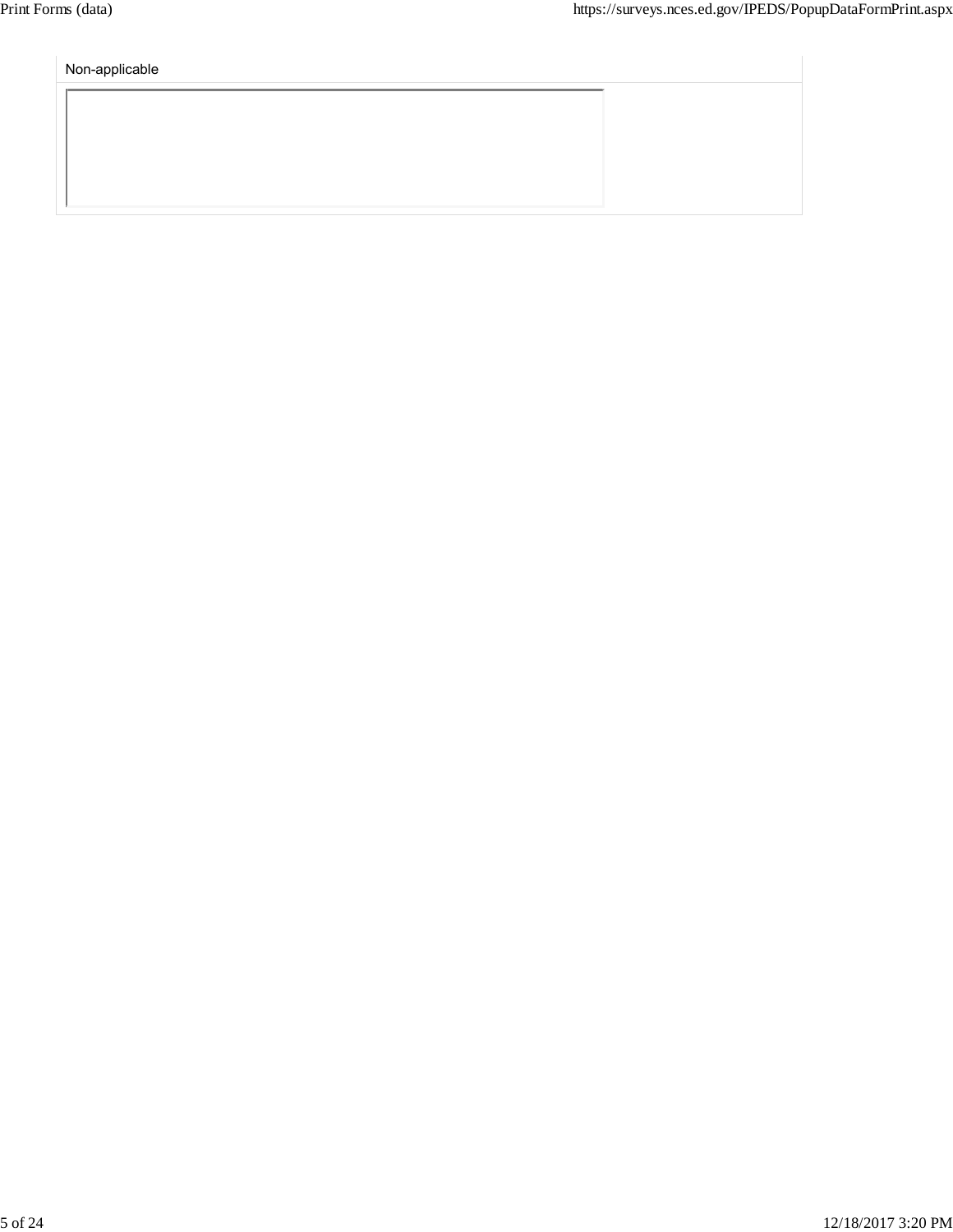|    |                    | Institution: Parkland College (147916)<br>User ID: P1479161<br>Section 1: Part C, Page 1                                                                                                                                              |                                         |                                          |                                          |  |
|----|--------------------|---------------------------------------------------------------------------------------------------------------------------------------------------------------------------------------------------------------------------------------|-----------------------------------------|------------------------------------------|------------------------------------------|--|
|    |                    | Part C, Page 1 - Enter Information about Group 2                                                                                                                                                                                      |                                         |                                          |                                          |  |
|    |                    | Part C includes information about Group 2. Group 2 students are all full-time, first-time degree/certificate-seeking<br>undergraduate students enrolled in Fall 2016.                                                                 |                                         |                                          |                                          |  |
|    |                    |                                                                                                                                                                                                                                       |                                         |                                          |                                          |  |
|    |                    | In the fields below, report the number of Group 2 students paying in-district, in-state, and out-of-state tuition<br>rates. If your institution does not offer different rates, report all students as paying in-state tuition rates. |                                         |                                          |                                          |  |
|    |                    | <b>Information from Part A:</b>                                                                                                                                                                                                       |                                         | <b>Fall 2016</b>                         |                                          |  |
|    | Group <sub>2</sub> | Full-time, first-time degree/certificate-seeking<br>undergraduates<br>(This number is carried forward from Part A, Line 02)                                                                                                           |                                         |                                          |                                          |  |
|    |                    |                                                                                                                                                                                                                                       |                                         |                                          | <b>YOUR PRIOR</b><br><b>YEAR DATA</b>    |  |
|    |                    | Group 2 students:                                                                                                                                                                                                                     |                                         | <b>Fall 2016</b>                         | <b>Fall 2015</b>                         |  |
|    |                    |                                                                                                                                                                                                                                       | <b>Number of</b><br>Group 2<br>students | Percentage of<br><b>Group 2 students</b> | Percentage of<br><b>Group 2 students</b> |  |
| 01 | 01a                | paying in-district tuition rates                                                                                                                                                                                                      | 457                                     | 69                                       | 66                                       |  |
|    | 01 <sub>b</sub>    | paying in-state tuition rates                                                                                                                                                                                                         | 160                                     | 24                                       | 26                                       |  |
|    | 01c                | paying out-of-state tuition rates                                                                                                                                                                                                     | 49                                      | 7                                        | 8                                        |  |
|    |                    | Unknown (calculated value)<br>01d This value is calculated using the following<br>formula: [A02-(C01a+C01b+C01c)]                                                                                                                     | 0                                       | 0                                        | 0                                        |  |
|    |                    |                                                                                                                                                                                                                                       |                                         |                                          |                                          |  |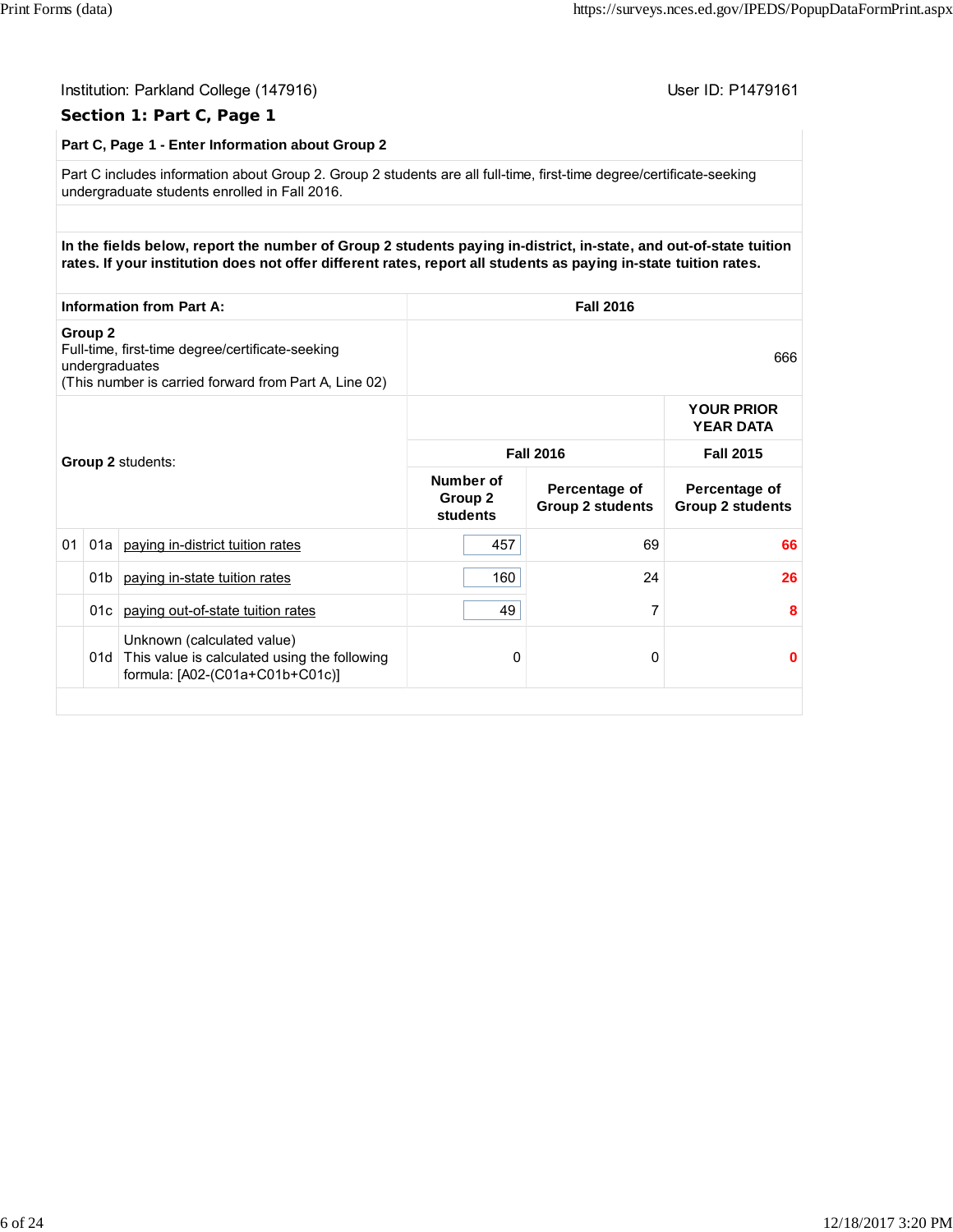#### Institution: Parkland College (147916) Contract College (147916)

#### **Section 1: Part C, Page 2**

#### **Part C, Page 2 - Enter Information about Group 2**

Part C includes financial aid information about Group 2. Group 2 students are all full-time, first-time degree/certificateseeking undergraduate students enrolled in Fall 2016.

For this part, report:

| <b>For These Students</b>                                                                                | The Following Type(s) of Aid                                                                                                                                                                                                                                                                                                                                                                                                                                                    | <b>Awarded in This Period</b>                                                                                                                              |
|----------------------------------------------------------------------------------------------------------|---------------------------------------------------------------------------------------------------------------------------------------------------------------------------------------------------------------------------------------------------------------------------------------------------------------------------------------------------------------------------------------------------------------------------------------------------------------------------------|------------------------------------------------------------------------------------------------------------------------------------------------------------|
| • Full-time, first-time<br>degree/certificate-seeking<br>undergraduate students enrolled<br>in Fall 2016 | • Grant or scholarship aid<br>from the federal<br>government<br>• Grant or scholarship aid<br>from state/local<br>government<br>• Grant or scholarship aid<br>from the institution<br>• Loans to students from the<br>federal government and<br>from other sources,<br>including private or other<br>loans<br>• Do not include grant or<br>scholarship aid from<br>private or other sources<br>• Do not include PLUS loans<br>or loans made to anyone<br>other than the student | • Any time during<br>academic year<br>2016-17<br>• For program<br>reporters, this is the<br>aid year period from<br>July 1, 2016 through<br>June 30, 2017. |

**In the fields below, report the number of Group 2 students and the total amount of aid awarded to these students for each type of aid. Enter unduplicated student counts within a category (e.g., Pell Grants). However, a student can appear in more than one aid category.**

| <b>Information from Part A:</b>                                                                                                                                                                                                                                                                                   | <b>Fall 2016</b>                           |
|-------------------------------------------------------------------------------------------------------------------------------------------------------------------------------------------------------------------------------------------------------------------------------------------------------------------|--------------------------------------------|
| Group 2<br>Full-time, first-time degree/certificate-seeking undergraduates<br>(This number is carried forward from Part A, Line 02)                                                                                                                                                                               | 666                                        |
| Group 2a<br>Of those in Group 2, those who were awarded any Federal Work<br>Study, loans to students, or grant or scholarship aid from the<br>federal government, state/local government, the institution, or<br>other sources known to the institution<br>(This number is carried forward from Part A, Line 02a) | 460                                        |
| Group 2b<br>Of those in Group 2, those who were awarded any loans to<br>students or grant or scholarship aid from the federal government,<br>state/local government, or the institution<br>(This number is carried forward from Part A, Line 02b)                                                                 | 445                                        |
| Group 3<br>Of those in Group 2, those who <b>paid the in-state or in-district</b><br>tuition rate and were awarded grant or scholarship aid from the<br>federal government, state/local government, or the institution<br>(This number is carried forward from Part A, Line 03)                                   | 337                                        |
| Aid Type                                                                                                                                                                                                                                                                                                          | <b>YOUR</b><br><b>PRIOR</b><br><b>YEAR</b> |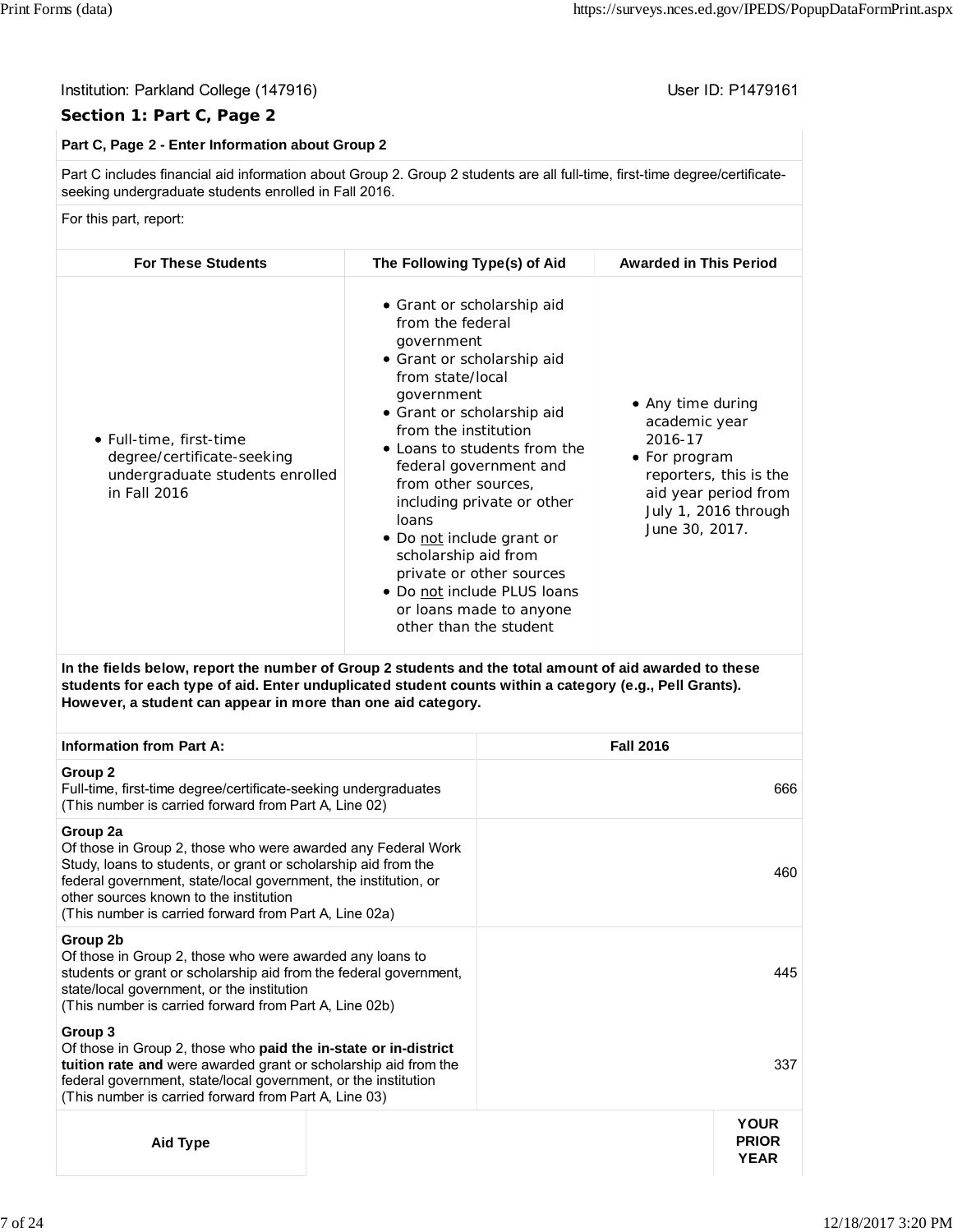|    |    |                 |                                                                                                      |                                                                |                                                                 |                                                          |                                                                      | <b>DATA</b>                                                      |
|----|----|-----------------|------------------------------------------------------------------------------------------------------|----------------------------------------------------------------|-----------------------------------------------------------------|----------------------------------------------------------|----------------------------------------------------------------------|------------------------------------------------------------------|
|    |    |                 |                                                                                                      |                                                                |                                                                 | <b>Fall 2016</b>                                         |                                                                      | <b>Fall 2015</b>                                                 |
|    |    |                 |                                                                                                      | Number of<br>Group 2<br>students<br>who were<br>awarded<br>aid | Percentage of<br>Group 2<br>students who<br>were awarded<br>aid | Total amount of<br>aid awarded to<br>Group 2<br>students | Average<br>amount of<br>aid awarded<br>to Group 2<br><b>students</b> | Average<br>amount of<br>aid<br>awarded to<br>Group 2<br>students |
| 01 |    |                 | Grants or scholarships from the<br>federal government, state/local<br>government, or the institution | 341                                                            | 51                                                              | 1,608,664                                                | 4,717                                                                | 4,775                                                            |
|    | 02 |                 | Federal grants                                                                                       | 297                                                            | 45                                                              | 1,271,467                                                | 4,281                                                                | 4,380                                                            |
|    |    | 02a             | Pell Grants                                                                                          | 297                                                            | 45                                                              | 1,250,667                                                | 4,211                                                                | 4,292                                                            |
|    |    | 02 <sub>b</sub> | Other federal grants                                                                                 | 54                                                             | 8                                                               | 20,800                                                   | 385                                                                  | 385                                                              |
|    |    |                 | State/local government grants<br>03 or scholarships<br>(grants/scholarships/waivers)                 | 134                                                            | 20                                                              | 181,866                                                  | 1,357                                                                | 1,428                                                            |
|    | 04 |                 | Institutional grants or<br>scholarships<br>(scholarships/fellowships)                                | 65                                                             | 10                                                              | 155,331                                                  | 2,390                                                                | 3,116                                                            |
| 05 |    |                 | Loans to students                                                                                    | 312                                                            | 47                                                              | 1,163,164                                                | 3,728                                                                | 3,851                                                            |
|    |    | 05a             | Federal loans                                                                                        | 312                                                            | 47                                                              | 1,154,951                                                | 3,702                                                                | 3,646                                                            |
|    |    | 05 <sub>b</sub> | Other loans (including<br>private loans)                                                             | $\overline{c}$                                                 | 0                                                               | 8,213                                                    | 4,107                                                                | 11,501                                                           |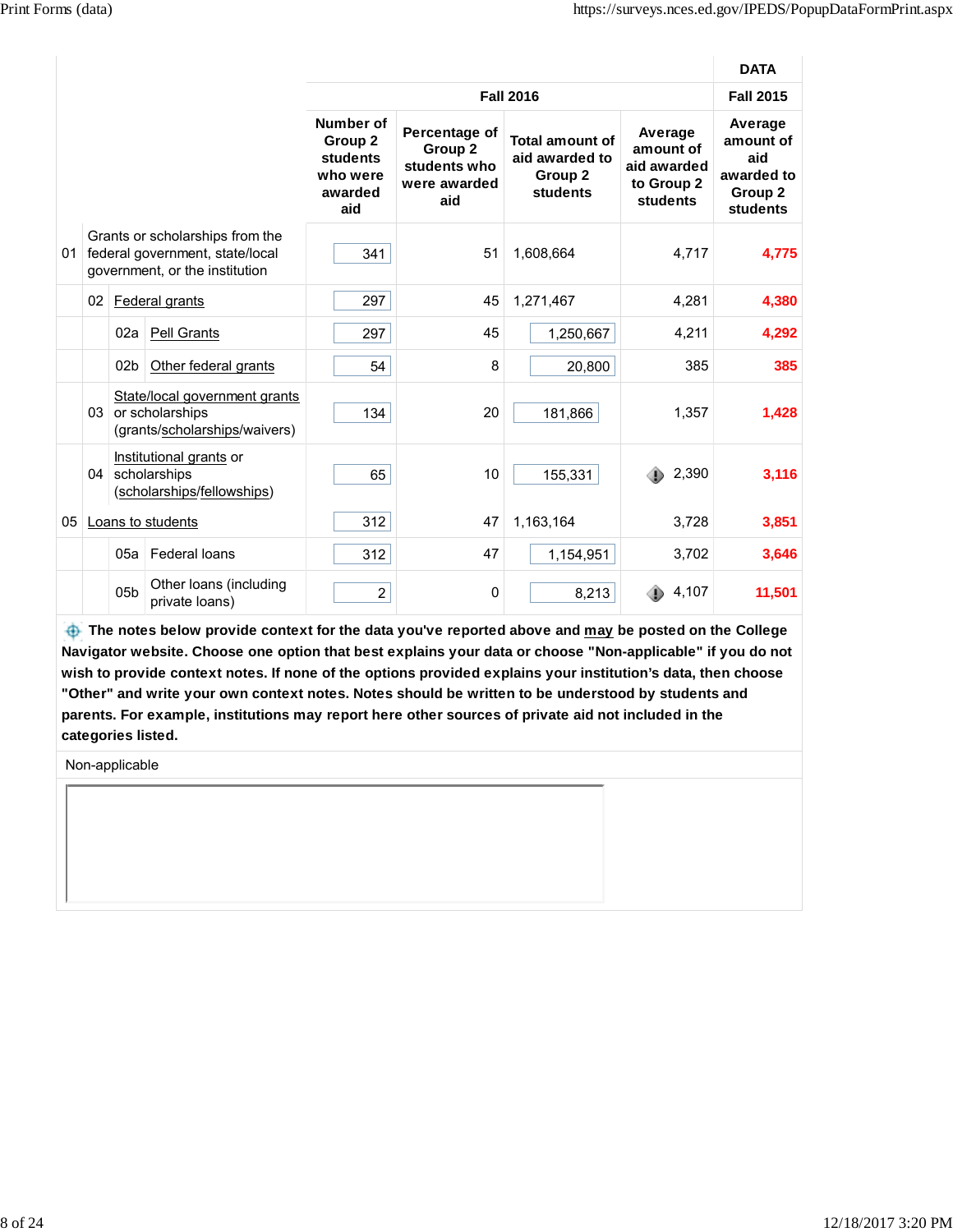### **Section 1: Comparison Chart**

#### **Comparison Chart**

Based on the information reported on the previous screens for Group 1 (all undergraduates) and Group 2 (full-time, first-time degree/certificate-seeking undergraduates), this comparison chart seeks to help institutions check their reported data. Assuming that the information on Groups 1 and 2 are correct, then the calculated fields for 'All Other Undergraduates' should be the balance (Group 1 minus Group 2). If the balance does not check with your institution's calculations, please correct your reported numbers for Groups 1 and 2 before moving forward with the completion of the SFA survey component.

**Note:** Data for the 'All Other Undergraduates' will appear in the IPEDS Data Center for data users, but not in College Navigator.

|    |                                                                   | Number of<br>students | <b>Pell grants</b> | <b>Federal Student</b><br>Loans |
|----|-------------------------------------------------------------------|-----------------------|--------------------|---------------------------------|
| 01 | Group 1 (all undergraduates)                                      | 7,569                 |                    |                                 |
| 02 | Number of students who were awarded<br>aid                        |                       | 2,253              | 2,374                           |
| 03 | Percentage who were awarded aid                                   |                       | 30                 | 31                              |
| 04 | Total amount of aid awarded                                       |                       | 8,176,792          | 9,759,438                       |
| 05 | Average amount of aid awarded                                     |                       | 3,629              | 4,111                           |
| 06 | <b>Group 2 (Full-time first-time</b><br>undergraduates)           | 666                   |                    |                                 |
| 07 | Number of students who were awarded<br>aid                        |                       | 297                | 312                             |
| 08 | Percentage who were awarded aid                                   |                       | 45                 | 47                              |
| 09 | Total amount of aid awarded                                       |                       | 1,250,667          | 1,154,951                       |
| 10 | Average amount of aid awarded                                     |                       | 4,211              | 3,702                           |
| 11 | All other undergraduates<br>(Line 01 - Line 06)                   | 6,903                 |                    |                                 |
| 12 | Number of students who were awarded<br>aid<br>(Line 02 - Line 07) |                       | 1,956              | 2,062                           |
| 13 | Percentage who were awarded aid<br>(Line 12 / Line 11)            |                       | 28                 | 30                              |
| 14 | Total amount of aid awarded<br>(Line 04 - Line 09)                |                       | 6,926,125          | 8,604,487                       |
| 15 | Average amount of aid awarded<br>(Line 14 / Line 12)              |                       | 3,541              | 4,173                           |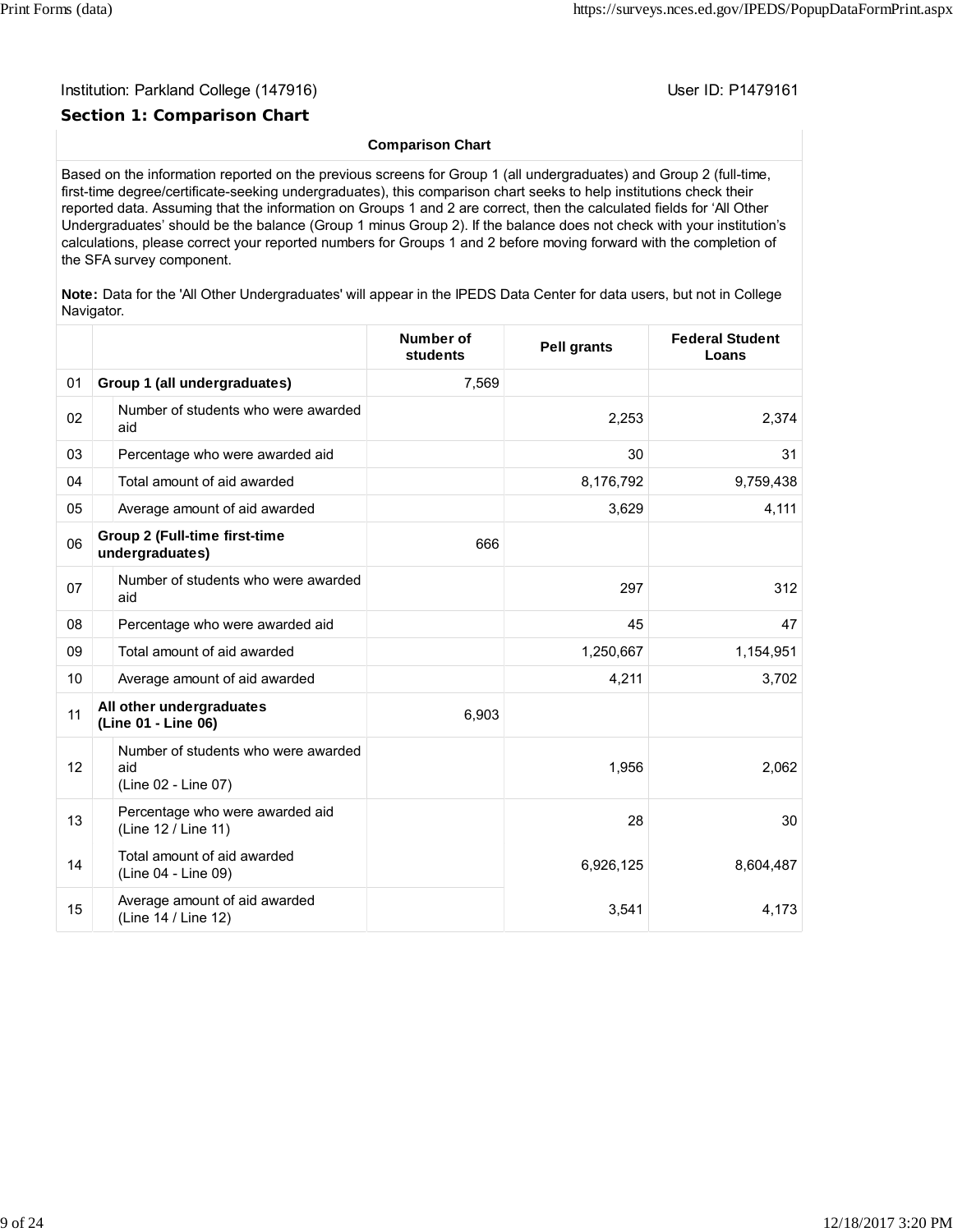#### **Section 1: Cost of Attendance**

#### **Cost of attendance for full-time, first-time undergraduate students:**

*Please enter the amounts requested below. These data will be made available to the public on College Navigator. If your institution participates in any Title IV programs (Pell, Stafford, etc.), you must complete all information. Estimates of expenses for books and supplies, room and board, and other expenses are those from the Cost of Attendance report used by the financial aid office in determining financial need. Please talk to your financial aid office to get these numbers, to ensure that you are reporting correctly.*

These numbers are carried forward from Institutional Characteristics and should only be changed if an error was made in the reporting.

| Charges for full academic year       | 2014-15 | 2015-16 | 2016-17 |
|--------------------------------------|---------|---------|---------|
| Published tuition and required fees: |         |         |         |
| In-district                          |         |         |         |
| Tuition                              | 3,480   | 3,750   | 4,095   |
| Required fees                        | 465     | 465     | 615     |
| Tuition + fees total                 | 3,945   | 4,215   | 4,710   |
| In-state                             |         |         |         |
| Tuition                              | 9,090   | 9,630   | 10,485  |
| Required fees                        | 465     | 465     | 615     |
| Tuition + fees total                 | 9,555   | 10,095  | 11,100  |
| Out-of-state                         |         |         |         |
| Tuition                              | 13,890  | 14,520  | 15,255  |
| Required fees                        | 465     | 465     | 615     |
| Tuition + fees total                 | 14,355  | 14,985  | 15,870  |
|                                      |         |         |         |
| <b>Books and supplies</b>            | 1,200   | 1,200   | 1,200   |
| Off-campus (not with family):        |         |         |         |
| Room and board                       | 5,500   | 5,500   | 5,500   |
| Other expenses                       | 3,300   | 3,300   | 3,300   |
| Room and board and other expenses    | 8,800   | 8,800   | 8,800   |
| Off-campus (with family):            |         |         |         |
| Other expenses                       | 3,300   | 3,300   | 3,300   |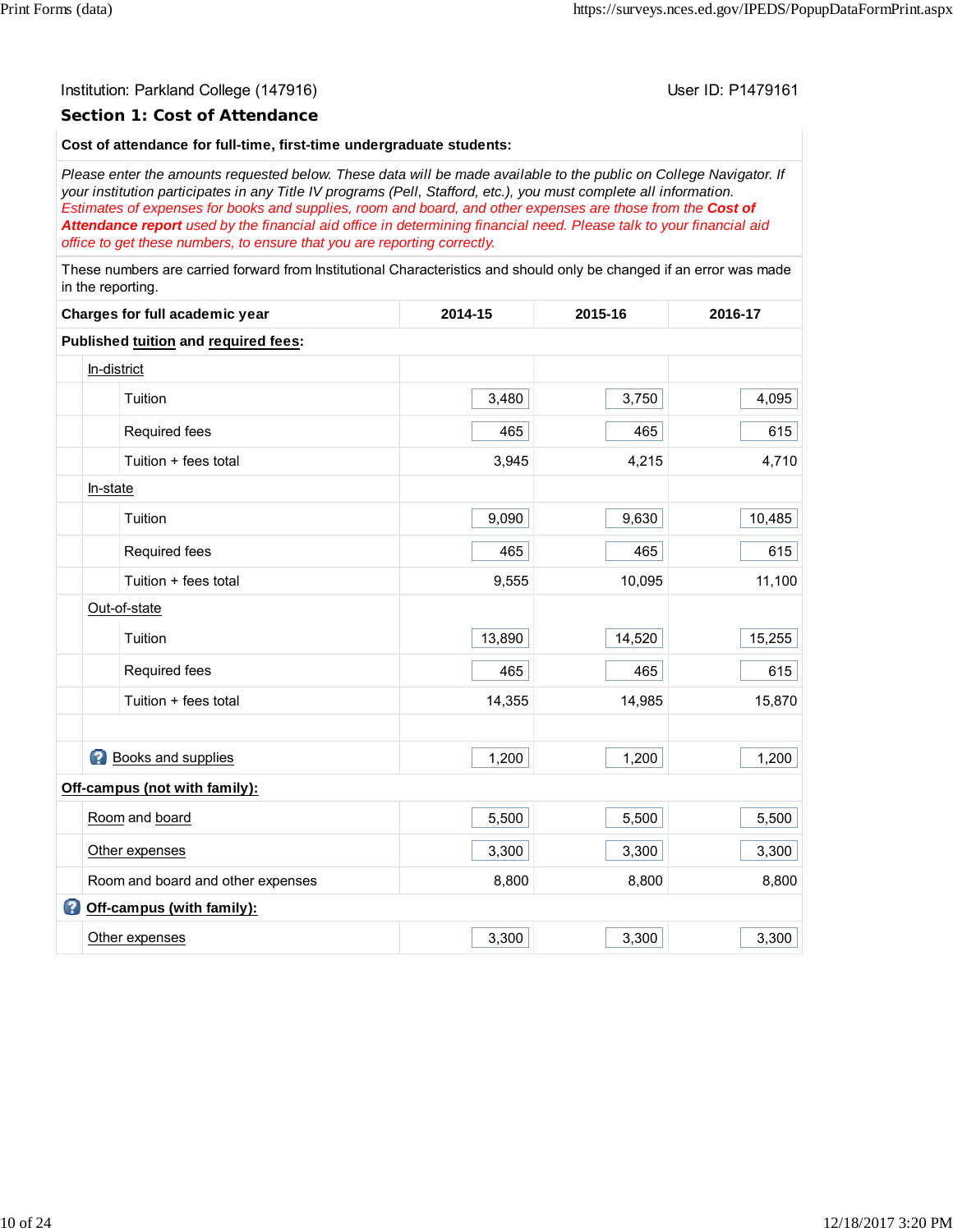#### **Section 1: Part D**

### **Part D - Enter Information about Group 3**

Part D includes financial aid information about Group 3. Group 3 students are all full-time, first-time degree/certificateseeking undergraduate students enrolled in Fall 2016 paid the in-state or in-district tuition rate and who were awarded grant or scholarship aid from the following sources: the federal government, state/local government, or the institution. The information you report in this part will be used in Part F to calculate average institutional net price.

#### For this part report:

| <b>For These Students</b>                                                                                                                                                                                                                                                                                                                                                                                                                                                                                | The Following Type(s) of Aid                                                                                                                                                                                                                                  | <b>Awarded in This Period</b>                 |
|----------------------------------------------------------------------------------------------------------------------------------------------------------------------------------------------------------------------------------------------------------------------------------------------------------------------------------------------------------------------------------------------------------------------------------------------------------------------------------------------------------|---------------------------------------------------------------------------------------------------------------------------------------------------------------------------------------------------------------------------------------------------------------|-----------------------------------------------|
| • Full-time, first-time<br>degree/certificate-seeking<br>undergraduate students<br>enrolled in Fall 2016 paid<br>the in-state or in-district<br>tuition rate and who were<br>awarded grant or<br>scholarship aid from the<br>following sources: the<br>federal government,<br>state/local government,<br>or the institution<br>• Do not include students<br>who were awarded only<br>grant or scholarship aid<br>from private or other<br>sources, or students who<br>were awarded only<br>non-grant aid | • Grant or scholarship aid from the<br>federal government<br>• Grant or scholarship aid from<br>state/local government<br>• Grant or scholarship aid from the<br>institution<br>• Do not include grant or<br>scholarship aid from private or<br>other sources | • Any time during<br>academic year<br>2016-17 |

**In the fields below, report the number of Group 3 students with each type of living arrangement and the total amount of grant or scholarship aid from the federal government, state/local government, or the institution awarded to these students.**

| <b>Information from Part A:</b>                                                                                                                                                                                                                                                                                                                 |                                                |                                                                                                            | <b>YOUR PRIOR</b><br><b>YEAR DATA</b><br>2014-2015 | <b>YOUR PRIOR</b><br><b>YEAR DATA</b><br>2015-2016 | 2016-2017 |
|-------------------------------------------------------------------------------------------------------------------------------------------------------------------------------------------------------------------------------------------------------------------------------------------------------------------------------------------------|------------------------------------------------|------------------------------------------------------------------------------------------------------------|----------------------------------------------------|----------------------------------------------------|-----------|
| Group 3<br>Full-time, first-time degree/certificate-seeking undergraduate students<br>paid the in-state or in-district tuition rate and who were awarded grant<br>or scholarship aid from the following sources: the federal government,<br>state/local government, or the institution<br>(This number is carried forward from Part A, Line 03) |                                                |                                                                                                            | 430                                                | 371                                                | 337       |
| 01                                                                                                                                                                                                                                                                                                                                              | Report the number of Group 3 students with the |                                                                                                            | <b>YOUR PRIOR</b><br><b>YEAR DATA</b>              | <b>YOUR PRIOR</b><br><b>YEAR DATA</b>              |           |
|                                                                                                                                                                                                                                                                                                                                                 | following living arrangements:                 |                                                                                                            | 2014-15                                            | 2015-16                                            | 2016-17   |
|                                                                                                                                                                                                                                                                                                                                                 | 01 <sub>b</sub>                                | Off-campus (with family)                                                                                   | 209                                                | 147                                                | 145       |
|                                                                                                                                                                                                                                                                                                                                                 | 01c                                            | Off-campus (not with family)                                                                               | 221                                                | 224                                                | 192       |
|                                                                                                                                                                                                                                                                                                                                                 | 01d                                            | Unknown (calculated)<br>This value is calculated using<br>the following formula:<br>[A03-(D01a+D01b+D01c)] | $\Omega$                                           | $\Omega$                                           | 0         |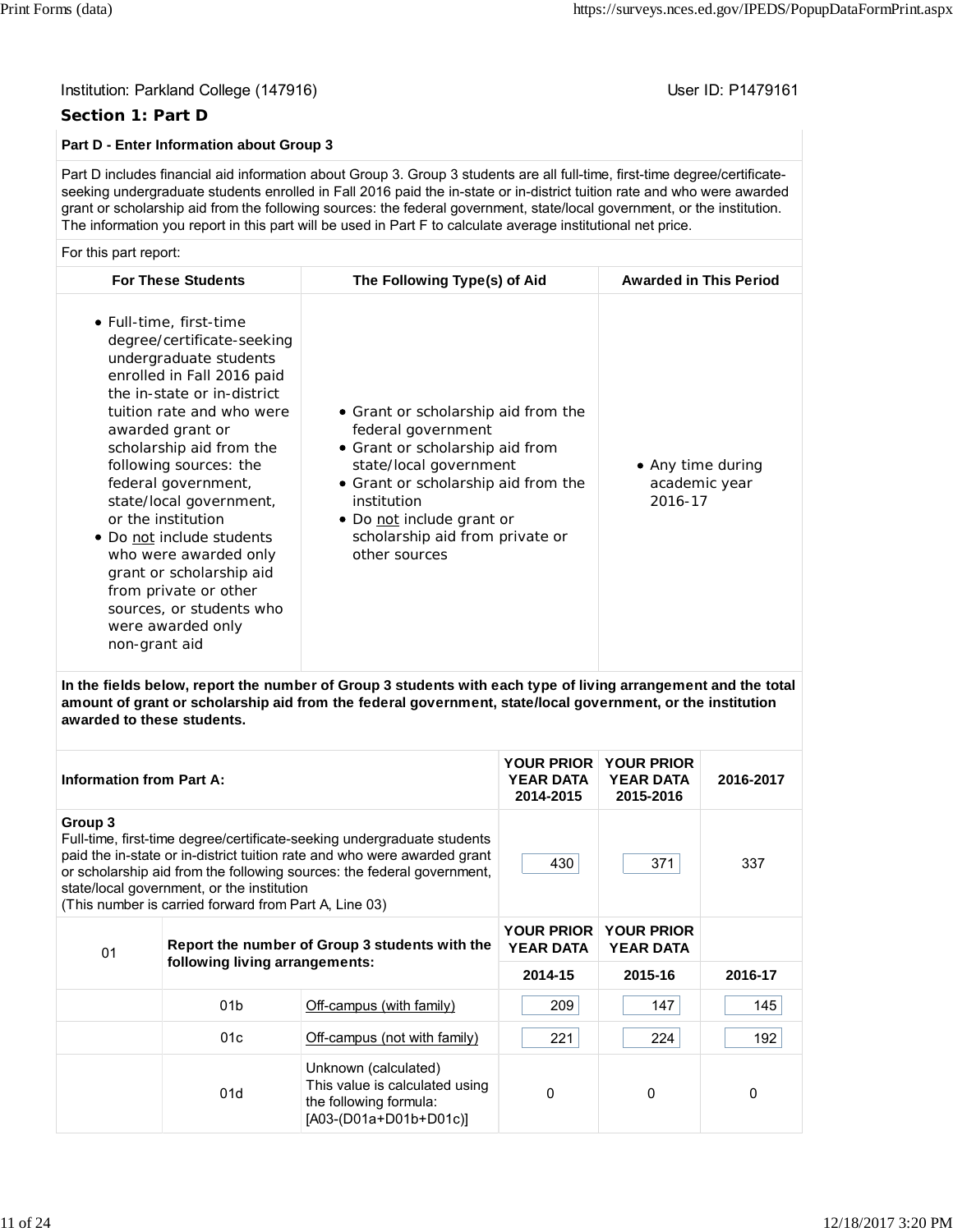| 02 | Report the total amount of grant or scholarship<br>aid from the federal government, state/local<br>government, or the institution awarded to<br><b>Group 3 students</b>                                                                 | 2,108,286 | 1,768,988 | 1,589,754 |
|----|-----------------------------------------------------------------------------------------------------------------------------------------------------------------------------------------------------------------------------------------|-----------|-----------|-----------|
| 03 | Average grant or scholarship aid from the federal<br>government, state/local government, or the<br>institution awarded to Group 3 students (calculated<br>value).<br>This value is calculated using the following formula:<br>[D02/A03] | 4.903     | 4.768     | 4.717     |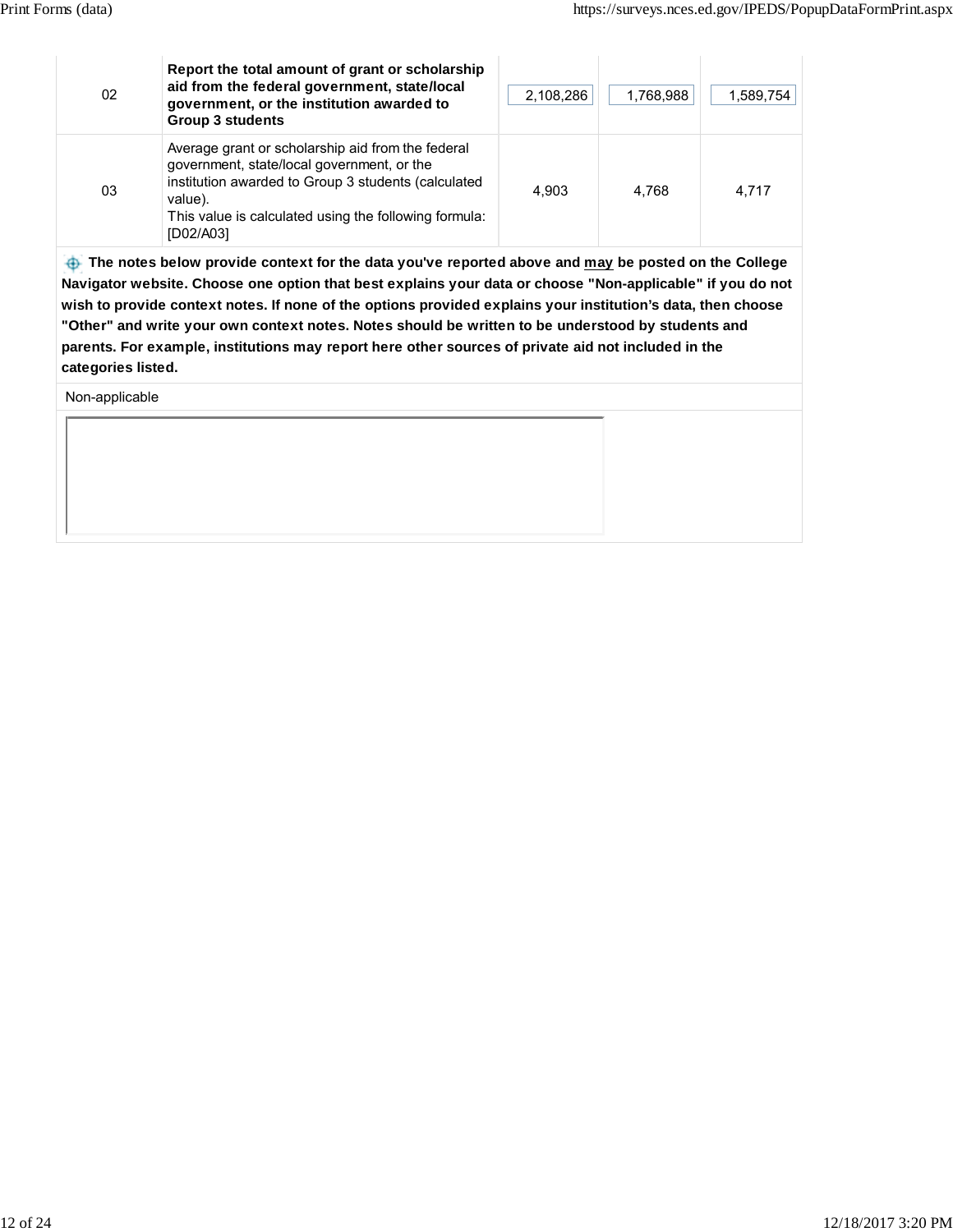#### **Section 1: Part E**

### **Part E – Enter Information about Group 4**

Part E includes financial aid information about Group 4. Group 4 students are all full-time, first-time degree/certificateseeking undergraduate students enrolled in Fall 2016 paid the in-state or in-district tuition rate and who were awarded any Title IV federal student aid, including federal grants or federal student loans. The information you report in this part will be used in Part G to calculate average institutional net price by income level.

#### For this part, report:

| <b>For These Students</b>                                                                                                                                                                                                          | The Following Type(s) of Aid                                                                                                                                                                                                                      | <b>Awarded in This Period</b>              |
|------------------------------------------------------------------------------------------------------------------------------------------------------------------------------------------------------------------------------------|---------------------------------------------------------------------------------------------------------------------------------------------------------------------------------------------------------------------------------------------------|--------------------------------------------|
| • Full-time, first-time<br>degree/certificate-<br>seeking<br>undergraduate<br>students enrolled in<br>Fall 2016 paid the<br>in-state or in-district<br>tuition rate and who<br>were awarded any<br>Title IV federal<br>student aid | • Grant or scholarship aid from:<br>○ federal government<br>○ state/local government<br>$\circ$ institution<br>• Do not include:<br>o grant or scholarship aid from<br>private or other sources<br>○ loan amounts<br>○ Federal Work Study amounts | • Any time during<br>academic year 2016-17 |
|                                                                                                                                                                                                                                    |                                                                                                                                                                                                                                                   |                                            |

**In the fields below, report the number of Group 4 students with each type of living arrangement and the total amount of grant or scholarship aid from the federal government, state/local government, or the institution awarded to these students by income level.**

| <b>Information from Part A:</b>                  |                                          |                                                                                                                                                                                                |                                                                                            | 2014-15                                                                                                                                                                                           | 2015-16                                                                                                                                                                                                       | 2016-17                                                                                                                                             |
|--------------------------------------------------|------------------------------------------|------------------------------------------------------------------------------------------------------------------------------------------------------------------------------------------------|--------------------------------------------------------------------------------------------|---------------------------------------------------------------------------------------------------------------------------------------------------------------------------------------------------|---------------------------------------------------------------------------------------------------------------------------------------------------------------------------------------------------------------|-----------------------------------------------------------------------------------------------------------------------------------------------------|
| Group 4                                          | awarded any Title IV federal student aid | Full-time, first-time degree/certificate-seeking undergraduate<br>students paid the in-state or in-district tuition rate and who were<br>(This number is carried forward from Part A, Line 04) |                                                                                            | 555                                                                                                                                                                                               | 484                                                                                                                                                                                                           | 415                                                                                                                                                 |
| Report the number of Group 4 students with<br>01 |                                          |                                                                                                                                                                                                | <b>YOUR PRIOR</b><br><b>YEAR DATA</b>                                                      | <b>YOUR PRIOR</b><br><b>YEAR DATA</b>                                                                                                                                                             |                                                                                                                                                                                                               |                                                                                                                                                     |
|                                                  | the following living arrangements:       |                                                                                                                                                                                                |                                                                                            | 2014-15                                                                                                                                                                                           | 2015-16                                                                                                                                                                                                       | 2016-17                                                                                                                                             |
|                                                  | 01 <sub>b</sub>                          | Off-campus (with family)                                                                                                                                                                       |                                                                                            | 254                                                                                                                                                                                               | 182                                                                                                                                                                                                           | 173                                                                                                                                                 |
|                                                  | 01c                                      | Off-campus (not with family)                                                                                                                                                                   |                                                                                            | 301                                                                                                                                                                                               | 302                                                                                                                                                                                                           | 242                                                                                                                                                 |
|                                                  | 01d                                      | Unknown (calculated)<br>This value is calculated using<br>the formula:<br>[A04-(E01a+E01b+E01c)]                                                                                               |                                                                                            | $\Omega$                                                                                                                                                                                          | $\Omega$                                                                                                                                                                                                      | 0                                                                                                                                                   |
|                                                  |                                          |                                                                                                                                                                                                | <b>Number</b><br>of<br>students<br>who were<br>awarded<br>any Title<br>IV aid<br>(Group 4) | Of those in<br>Column 1, the<br>number who<br>were awarded<br>any grant or<br>scholarship aid<br>from the<br>following<br>sources: the<br>federal<br>government,<br>state/local<br>government, or | Of those in<br>Column 1, the<br>total amount<br>of grant or<br>scholarship aid<br>awarded from<br>the following<br>sources: the<br>federal<br>government,<br>state/local<br>government, or<br>the institution | <b>Average</b><br>amount of<br>federal,<br>state/local,<br>and<br>institutional<br>grant or<br>scholarship<br>aid awarded<br>to Group 4<br>students |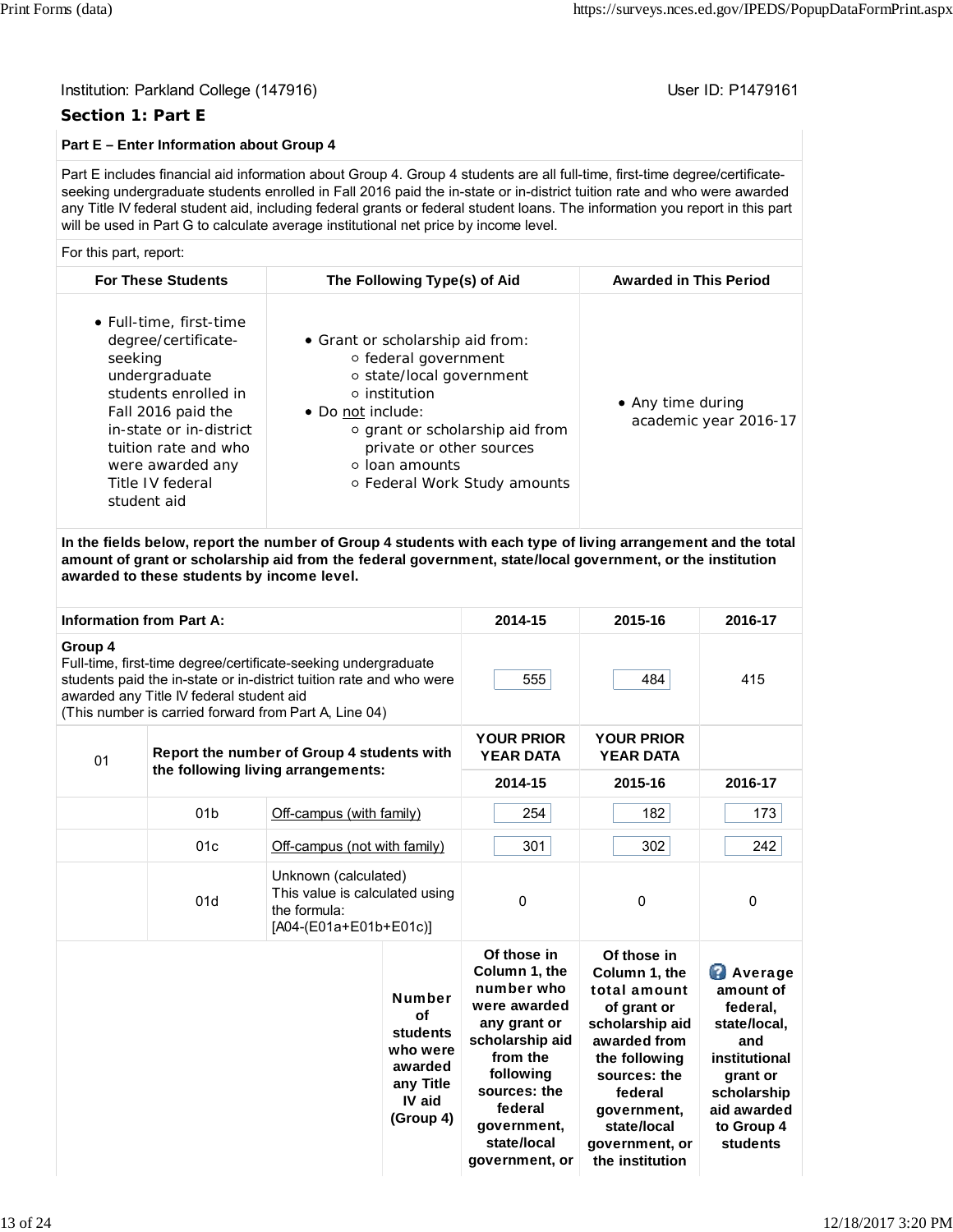|    |                       |                                   |        | the institution |           |          |
|----|-----------------------|-----------------------------------|--------|-----------------|-----------|----------|
|    |                       |                                   |        |                 | 2014-15   |          |
|    |                       |                                   | Col. 1 | Col. 2          | Col. 3    | Col. 4   |
| 02 | Income level          |                                   |        |                 |           |          |
|    | 02a                   | \$0-30,000                        | 429    | 335             | 1,762,893 | 4,109    |
|    | 02 <sub>b</sub>       | \$30,001-48,000                   | 40     | 35              | 161,381   | 4,035    |
|    | 02c                   | \$48,001-75,000                   | 27     | 14              | 43,328    | 1,605    |
|    | 02d                   | \$75,001-110,000                  | 31     | 7               | 12,036    | 388<br>⊕ |
|    | 02e                   | \$110,001 and<br>more             | 28     | $7\vert$        | 22,155    | 791      |
|    | 02f                   | <b>Total all</b><br>income levels | 555    | 398             | 2,001,793 | 3,607    |
|    |                       |                                   |        |                 | 2015-16   |          |
|    |                       |                                   | Col. 1 | Col. 2          | Col. 3    | Col. 4   |
| 03 | <b>Income level</b>   |                                   |        |                 |           |          |
|    | 03a                   | \$0-30,000                        | 392    | 289             | 1,499,248 | 3,825    |
|    | 03 <sub>b</sub>       | \$30,001-48,000                   | 22     | 18              | 77,872    | 3,540    |
|    | 03c                   | \$48,001-75,000                   | 20     | 12              | 27,705    | 1,385    |
|    | 03d                   | \$75,001-110,000                  | 17     | 3               | 9,325     | 549<br>⊕ |
|    | 03e                   | \$110,001 and<br>more             | 33     | 8 <sup>1</sup>  | 25,124    | 761      |
|    | 03f                   | <b>Total all</b><br>income levels | 484    | 330             | 1,639,274 | 3,387    |
|    |                       |                                   |        |                 | 2016-17   |          |
|    |                       |                                   | Col. 1 | Col. 2          | Col. 3    | Col. 4   |
| 04 | <b>O</b> Income level |                                   |        |                 |           |          |
|    | 04a                   | \$0-30,000                        | 331    | 264             | 1,328,817 | 4,015    |
|    | 04b                   | \$30,001-48,000                   | 23     | 21              | 99,943    | 4,345    |
|    | 04c                   | \$48,001-75,000                   | 23     | 16              | 76,414    | 3,322    |
|    | 04d                   | \$75,001-110,000                  | 18     | $5\vert$        | 18,260    | 1,014    |
|    | 04e                   | \$110,001 and<br>more             | 20     | $5\vert$        | 16,254    | 813      |
|    | 04f                   | <b>Total all</b><br>income levels | 415    | 311             | 1,539,688 | 3,710    |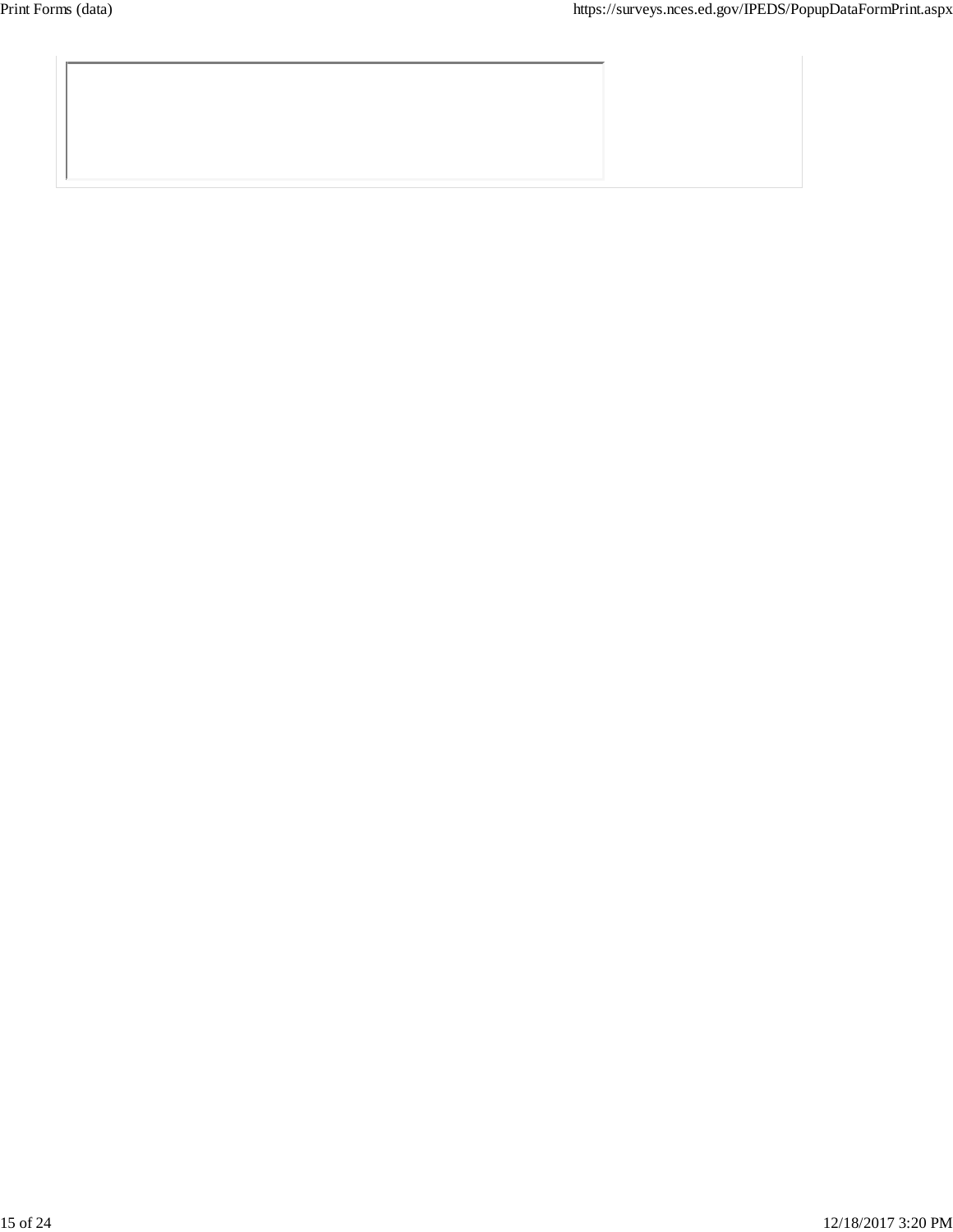#### **Section 1: Part F**

## Part F – Net Price Calculation for Group 3

| The following net price calculation is based on information that your institution reported in the Institutional         |
|-------------------------------------------------------------------------------------------------------------------------|
| Characteristics component and the Student Financial Aid component. For more information about the data your             |
| institution reported in the Institutional Characteristics component, please contact your institution's IPEDS Keyholder. |

|                 |                    |                                                                                                                                                                              | <b>YOUR</b><br><b>PRIOR</b><br><b>YEAR</b><br><b>DATA</b> | <b>YOUR</b><br><b>PRIOR</b><br><b>YEAR</b><br><b>DATA</b> | 2016-17  |
|-----------------|--------------------|------------------------------------------------------------------------------------------------------------------------------------------------------------------------------|-----------------------------------------------------------|-----------------------------------------------------------|----------|
|                 |                    |                                                                                                                                                                              | 2014-15                                                   | 2015-16                                                   |          |
|                 |                    | <b>Components of cost of attendance</b>                                                                                                                                      |                                                           |                                                           |          |
| 01              |                    | Published tuition and required fees (lower of in-district or in-state)                                                                                                       | 3,945                                                     | 4,215                                                     | 4,710    |
| 02              | Books and supplies |                                                                                                                                                                              | 1,200                                                     | 1,200                                                     | 1,200    |
| 03              |                    | Room and board and other expenses by living arrangement                                                                                                                      |                                                           |                                                           |          |
|                 | 03 <sub>b</sub>    | Off-campus (with family)                                                                                                                                                     | 3,300                                                     | 3,300                                                     | 3,300    |
|                 | 03c                | Off-campus (not with family)                                                                                                                                                 | 8,800                                                     | 8.800                                                     | 8,800    |
| 04              |                    | Number of Group 3 students by living arrangement                                                                                                                             |                                                           |                                                           |          |
|                 | 04 <sub>b</sub>    | Off-campus (with family)                                                                                                                                                     | 209                                                       | 147                                                       | 145      |
|                 | 04c                | Off-campus (not with family)                                                                                                                                                 | 221                                                       | 224                                                       | 192      |
|                 | 04d                | Unknown                                                                                                                                                                      | $\Omega$                                                  | 0                                                         | $\Omega$ |
| 05 <sup>1</sup> |                    | Weighted average for room and board and other expenses by living<br>arrangement (excluding unknown values)<br>See instructions for the formula for this calculation          | 6,127                                                     | 6,621                                                     | 6,434    |
| 06              |                    | <b>Total cost of attendance</b><br>This value is calculated using the following formula: [F01+F02+F05]                                                                       | 11,272                                                    | 12,036                                                    | 12,344   |
| 07              |                    | Average amount of grant or scholarship aid awarded to Group 3<br>students from the following sources: the federal government,<br>state/local government, and the institution | 4,903                                                     | 4,768                                                     | 4,717    |
| 08              |                    | Average institutional net price for Group 3 students<br>This value is calculated using the following formula: [F06-F07]                                                      | 6,369                                                     | 7,268                                                     | 7,627    |

As required by the Higher Education Opportunity Act of 2008, these amounts will be posted on the U.S. Department of Education's College Navigator website and used in the U.S. Department of Education's College Affordability and Transparency Lists.

 **The notes below provide context for the data you've reported above and may be posted on the College Navigator website. Choose one option that best explains your data or choose "Non-applicable" if you do not wish to provide context notes. If none of the options provided explains your institution's data, then choose "Other" and write your own context notes. Notes should be written to be understood by students and parents. For example, institutions may report here other sources of private aid not included in the categories listed.**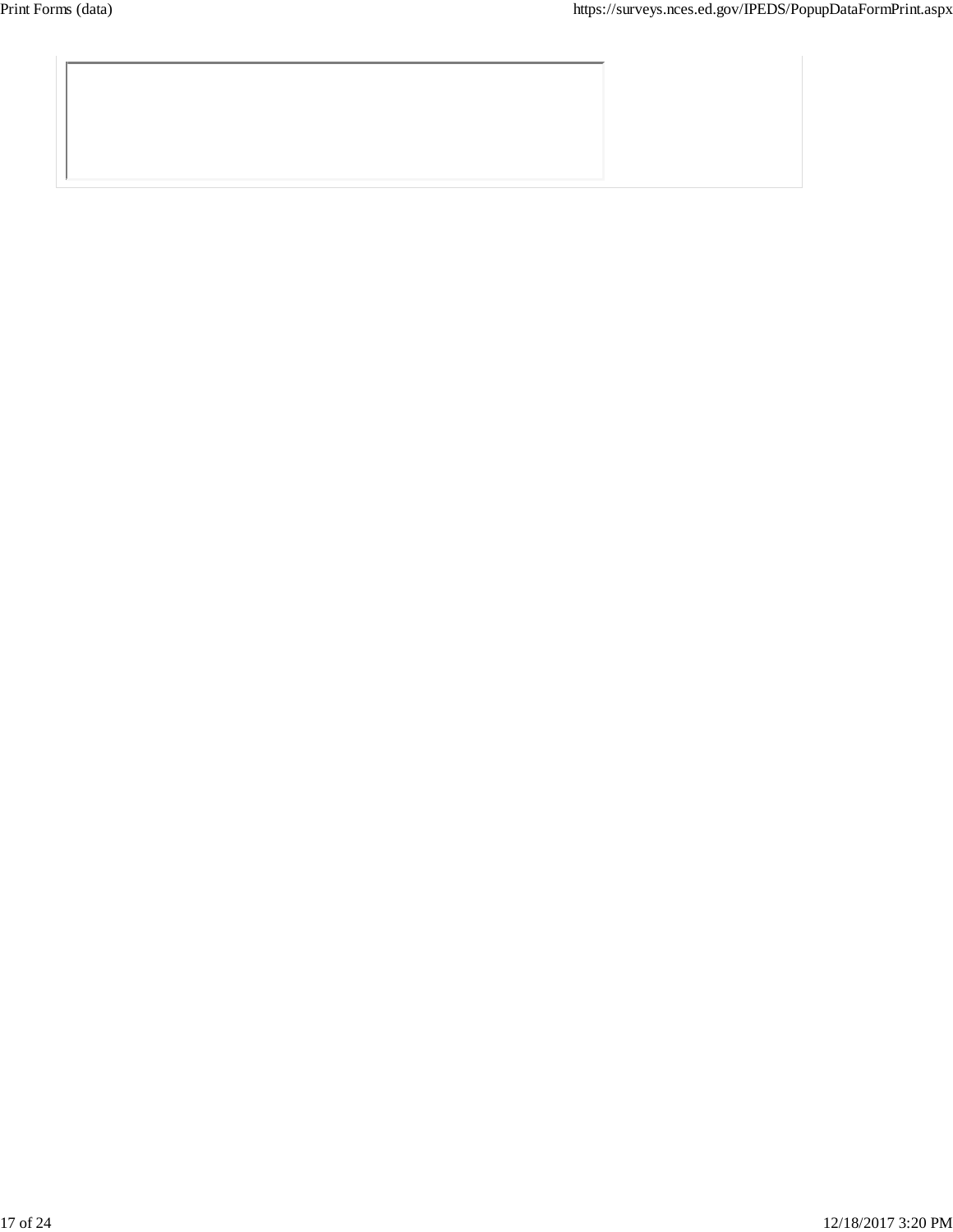## Institution: Parkland College (147916) **Institution: Parkland College (147916**)

## **Section 1: Part G**

## Part G – Net Price Calculation for Group 4

|    | The following net price calculation is based on information that your institution reported in the Institutional<br>Characteristics component and the Student Financial Aid component. For more information about the data your<br>institution reported in the Institutional Characteristics component, please contact your institution's IPEDS Keyholder. |                                                                                                                                                                                 |                                                           |                                                           |         |  |  |
|----|-----------------------------------------------------------------------------------------------------------------------------------------------------------------------------------------------------------------------------------------------------------------------------------------------------------------------------------------------------------|---------------------------------------------------------------------------------------------------------------------------------------------------------------------------------|-----------------------------------------------------------|-----------------------------------------------------------|---------|--|--|
|    |                                                                                                                                                                                                                                                                                                                                                           |                                                                                                                                                                                 | <b>YOUR</b><br><b>PRIOR</b><br><b>YEAR</b><br><b>DATA</b> | <b>YOUR</b><br><b>PRIOR</b><br><b>YEAR</b><br><b>DATA</b> | 2016-17 |  |  |
|    |                                                                                                                                                                                                                                                                                                                                                           |                                                                                                                                                                                 | 2014-15                                                   | 2015-16                                                   |         |  |  |
|    |                                                                                                                                                                                                                                                                                                                                                           | <b>Components of cost of attendance</b>                                                                                                                                         |                                                           |                                                           |         |  |  |
|    |                                                                                                                                                                                                                                                                                                                                                           | 01 Published tuition and required fees (lower of in-district or in-state)                                                                                                       | 3,945                                                     | 4,215                                                     | 4,710   |  |  |
| 02 | Books and supplies                                                                                                                                                                                                                                                                                                                                        |                                                                                                                                                                                 | 1,200                                                     | 1,200                                                     | 1,200   |  |  |
| 03 |                                                                                                                                                                                                                                                                                                                                                           | Room and board and other expenses by living arrangement                                                                                                                         |                                                           |                                                           |         |  |  |
|    | 03 <sub>b</sub>                                                                                                                                                                                                                                                                                                                                           | Off-campus (with family)                                                                                                                                                        | 3,300                                                     | 3,300                                                     | 3,300   |  |  |
|    | 03c                                                                                                                                                                                                                                                                                                                                                       | Off-campus (not with family)                                                                                                                                                    | 8,800                                                     | 8,800                                                     | 8,800   |  |  |
| 04 |                                                                                                                                                                                                                                                                                                                                                           | Number of Group 4 students by living arrangement                                                                                                                                |                                                           |                                                           |         |  |  |
|    | 04 <sub>b</sub>                                                                                                                                                                                                                                                                                                                                           | Off-campus (with family)                                                                                                                                                        | 254                                                       | 182                                                       | 173     |  |  |
|    | 04c                                                                                                                                                                                                                                                                                                                                                       | Off-campus (not with family)                                                                                                                                                    | 301                                                       | 302                                                       | 242     |  |  |
|    | 04d                                                                                                                                                                                                                                                                                                                                                       | Unknown                                                                                                                                                                         | $\mathbf 0$                                               | 0                                                         | 0       |  |  |
|    |                                                                                                                                                                                                                                                                                                                                                           | Weighted average for room and board and other expenses by living<br>05 arrangement (excluding unknown values)<br>See instructions for the formula for this calculation          | 6,283                                                     | 6,732                                                     | 6,507   |  |  |
| 06 |                                                                                                                                                                                                                                                                                                                                                           | Total cost of attendance by income level<br>This value is calculated using the following formula: [G01+G02+G05]                                                                 | 11,428                                                    | 12,147                                                    | 12,417  |  |  |
|    |                                                                                                                                                                                                                                                                                                                                                           | Average amount of grant or scholarship aid awarded to Group 4<br>07 students from the following sources: the federal government,<br>state/local government, and the institution | 3,607                                                     | 3,387                                                     | 3,710   |  |  |
|    | 07a                                                                                                                                                                                                                                                                                                                                                       | \$0-30,000                                                                                                                                                                      | 4,109                                                     | 3,825                                                     | 4,015   |  |  |
|    | 07 <sub>b</sub>                                                                                                                                                                                                                                                                                                                                           | \$30,001-48,000                                                                                                                                                                 | 4,035                                                     | 3,540                                                     | 4,345   |  |  |
|    | 07c                                                                                                                                                                                                                                                                                                                                                       | \$48,001-75,000                                                                                                                                                                 | 1,605                                                     | 1,385                                                     | 3,322   |  |  |
|    | 07d                                                                                                                                                                                                                                                                                                                                                       | \$75,001-110,000                                                                                                                                                                | 388                                                       | 549                                                       | 1,014   |  |  |
|    | 07e                                                                                                                                                                                                                                                                                                                                                       | \$110,001 and more                                                                                                                                                              | 791                                                       | 761                                                       | 813     |  |  |
| 08 |                                                                                                                                                                                                                                                                                                                                                           | Average institutional net price for Group 4 students<br>This value is calculated using the following formula: [G06-G07]                                                         |                                                           |                                                           |         |  |  |
|    | 08a                                                                                                                                                                                                                                                                                                                                                       | \$0-30,000                                                                                                                                                                      | 7,319                                                     | 8,322                                                     | 8,402   |  |  |
|    | 08 <sub>b</sub>                                                                                                                                                                                                                                                                                                                                           | \$30,001-48,000                                                                                                                                                                 | 7,393                                                     | 8,607                                                     | 8,072   |  |  |
|    | 08c                                                                                                                                                                                                                                                                                                                                                       | \$48,001-75,000                                                                                                                                                                 | 9,823                                                     | 10,762                                                    | 9,095   |  |  |
|    | 08d                                                                                                                                                                                                                                                                                                                                                       | \$75,001-110,000                                                                                                                                                                | 11,040                                                    | 11,598                                                    | 11,403  |  |  |
|    | 08e                                                                                                                                                                                                                                                                                                                                                       | \$110,001 and more                                                                                                                                                              | 10,637                                                    | 11,386                                                    | 11,604  |  |  |
|    |                                                                                                                                                                                                                                                                                                                                                           | d by the Higher Education Oppertunity Act of 2009, these emounts will be posted on the U.S. Department of                                                                       |                                                           |                                                           |         |  |  |

As required by the Higher Education Opportunity Act of 2008, these amounts will be posted on the U.S. Department of Education's College Navigator website.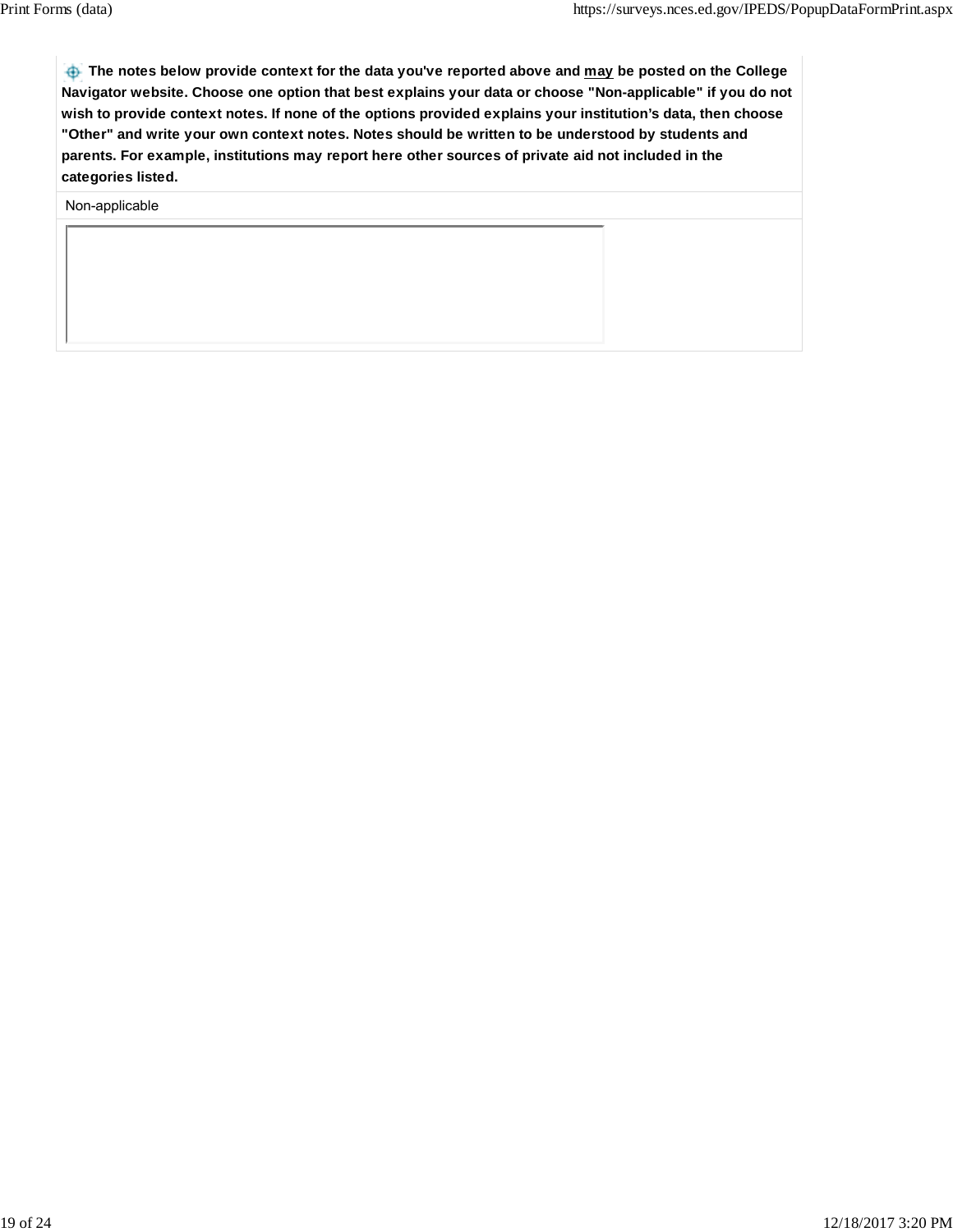### **Section 2: Military Servicemembers and Veteran's Benefits**

#### **Section 2: Military Servicemembers and Veteran's Benefits**

IMPORTANT NOTE: Report for **Post-9/11 GI Bill Benefits: July 1, 2016 - June 30, 2017** and Report for **Department of Defense Tuition Assistance Program: October 1, 2016 - September 30, 2017**

- Report the total number of student recipients and the total dollar amounts for each program.
- Student recipients can also include eligible dependents.
- Consult with your campus certifying official, who may not be in the student financial aid office.
- For Post-9/11 GI Bill Benefits, do not include the matching institutional aid provided through the Yellow Ribbon Program if your institution participated.
- Information reported to IPEDS is only what is known to the institution.
- Enter zero (0) if your institution did not have beneficiaries for a program. Please do not leave a cell blank.

#### **YOUR PRIOR YEAR DATA**

| Type of<br>benefit/assistance                          | Number of students<br>receiving<br>benefits/assistance | Total dollar amount<br>οf<br>benefits/assistance<br>awarded<br>through the<br>institution | Average dollar<br>amount of<br>benefits/assistance<br>awarded<br>through the<br>institution | Average dollar<br>amount of<br>benefits/assistance<br>awarded<br>through the<br>institution |
|--------------------------------------------------------|--------------------------------------------------------|-------------------------------------------------------------------------------------------|---------------------------------------------------------------------------------------------|---------------------------------------------------------------------------------------------|
| <b>Undergraduate students</b>                          |                                                        |                                                                                           |                                                                                             |                                                                                             |
| Post-9/11 GI Bill<br><b>Benefits</b>                   | 56                                                     | 193.006                                                                                   | 3,447                                                                                       | 2,943                                                                                       |
| Department of<br>Defense Tuition<br>Assistance Program | 5                                                      | 11,066                                                                                    | 2,213                                                                                       | 1,328                                                                                       |
|                                                        |                                                        |                                                                                           |                                                                                             |                                                                                             |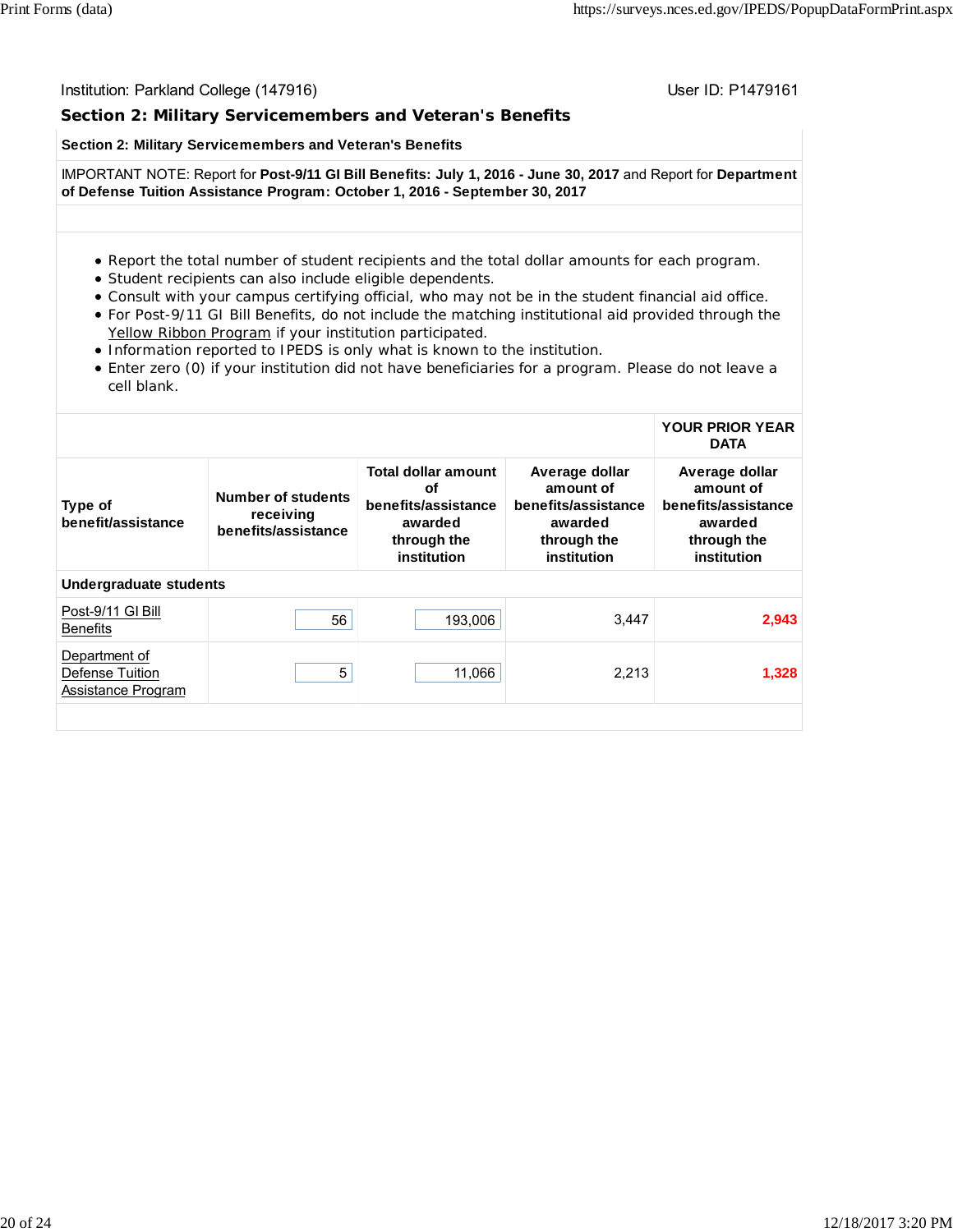User ID: P1479161

## **Prepared by**

The name of the preparer is being collected so that we can follow up with the appropriate person in the event that there are questions concerning the data. The Keyholder will be copied on all email correspondence to other preparers.

The time it took to prepare this component is being collected so that we can continue to improve our estimate of the reporting burden associated with IPEDS. Please include in your estimate the time it took for you to review instructions, query and search data sources, complete and review the component, and submit the data through the Data Collection System.

Thank you for your assistance.

| This survey component was prepared by: |                                                       |  |                   |  |  |  |  |  |
|----------------------------------------|-------------------------------------------------------|--|-------------------|--|--|--|--|--|
| o                                      | Keyholder                                             |  | <b>HR Contact</b> |  |  |  |  |  |
|                                        | Academic Library<br><b>Finance Contact</b><br>Contact |  |                   |  |  |  |  |  |
| Name:                                  | <b>Brian Counter</b>                                  |  |                   |  |  |  |  |  |
| Email:                                 | bcounter@parkland.edu                                 |  |                   |  |  |  |  |  |
|                                        |                                                       |  |                   |  |  |  |  |  |

**How many staff from your institution only were involved in the data collection and reporting process of this survey component?**

3.00 Number of Staff (including yourself)

#### **How many hours did you and others from your institution only spend on each of the steps below when responding to this survey component?**

*Exclude the hours spent collecting data for state and other reporting purposes.*

| <b>Staff</b><br>member | <b>Collecting Data</b><br><b>Needed</b> | <b>Revising Data to</b><br>Match<br><b>IPEDS Requirements</b> | <b>Entering Data</b> | <b>Revising and Locking</b><br>Data |
|------------------------|-----------------------------------------|---------------------------------------------------------------|----------------------|-------------------------------------|
| Your office            | 1.00                                    | 12.00                                                         | 5.00                 | 3.00                                |
|                        | hours                                   | hours                                                         | hours                | hours                               |
| Other offices          | 1.00                                    | 0.00                                                          | 0.00                 | 1.00                                |
|                        | hours                                   | hours                                                         | hours                | hours                               |
|                        |                                         |                                                               |                      |                                     |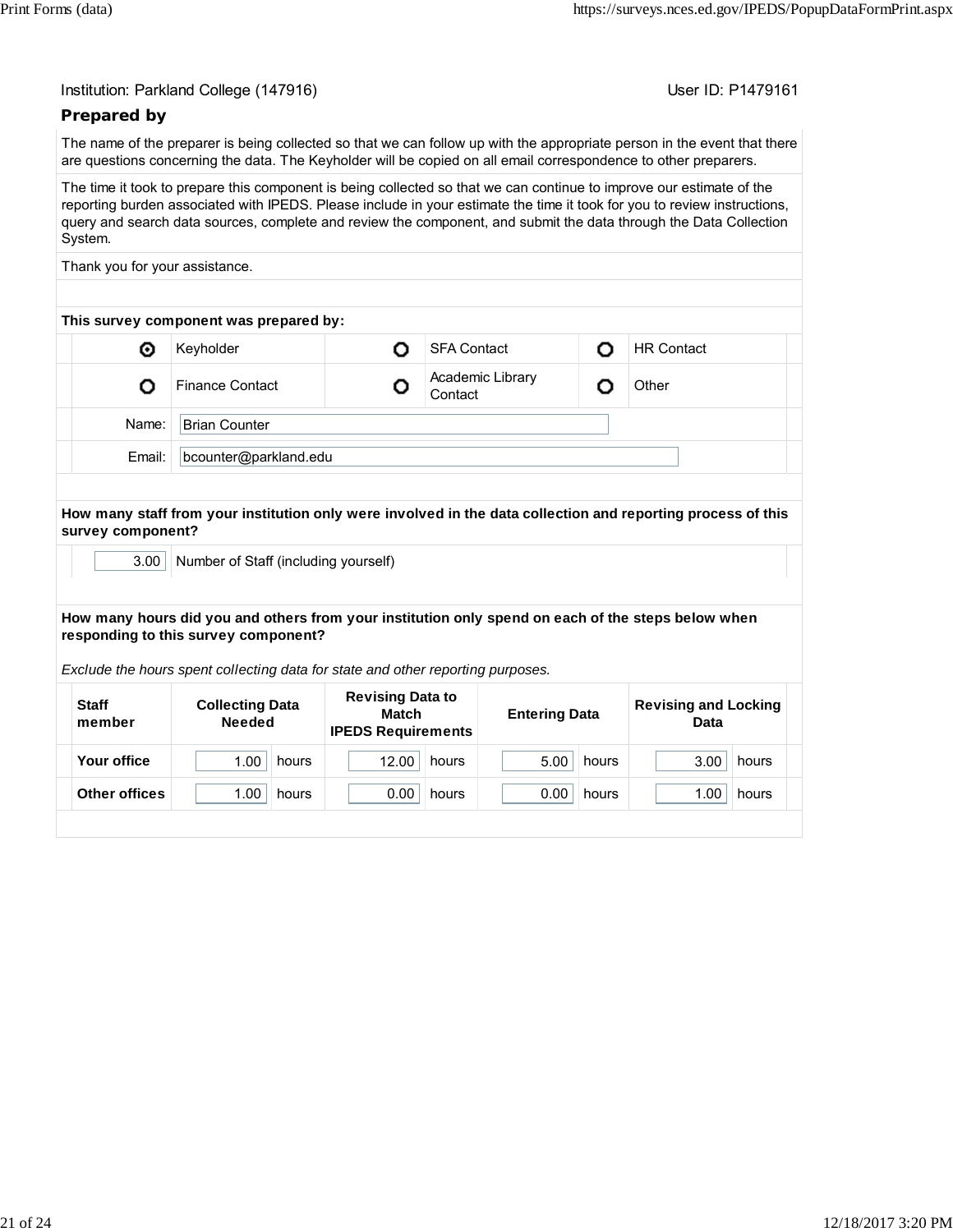Institution: Parkland College (147916) **Distribution: Parkland College (1479161** College College College College College College College College College College College College College College College College College Colle

## **Summary**

## **IPEDS Student Financial Aid (SFA) Survey Summary**

IPEDS collects important information regarding your institution. All data reported in IPEDS survey components become available in the IPEDS Data Center and appear as aggregated data in various Department of Education reports. Additionally, some of the reported data appears specifically for your institution through the College Navigator website and is included in your institution's Data Feedback Report (DFR). The purpose of this summary is to provide you an opportunity to view some of the data that, when accepted through the IPEDS quality control process, will appear on the College Navigator website and/or your DFR. College Navigator is updated approximately three months after the data collection period closes and Data Feedback Reports will be available through the **Data Center** and sent to your institution's CEO in November 2017.

Please review your data for accuracy. If you have questions about the data displayed below after reviewing the data reported on the survey screens, please contact the IPEDS Help Desk at: 1-877-225-2568 or ipedshelp@rti.org.

| Total grant aid received by all undergraduate students                       |                                                               | \$10,575,399                                       |  |
|------------------------------------------------------------------------------|---------------------------------------------------------------|----------------------------------------------------|--|
| Number of undergraduate students who received a Pell Grant                   | 2,253                                                         |                                                    |  |
| Percentage of FTFT students receiving any financial aid                      | 69%                                                           |                                                    |  |
|                                                                              |                                                               |                                                    |  |
|                                                                              | Percentage of FTFT<br>students receiving<br>grant aid by type | Average amount of<br>grant aid received by<br>type |  |
| Total                                                                        | 51%                                                           | \$4,717                                            |  |
| <b>Federal Government</b>                                                    | 45%                                                           | \$4,281                                            |  |
| Pell                                                                         | 45%                                                           | \$4,211                                            |  |
| Other Federal                                                                | 8%                                                            | \$385                                              |  |
| State/Local Government                                                       | 20%                                                           | \$1,357                                            |  |
| Institutional                                                                | 10%                                                           | \$2,390                                            |  |
|                                                                              |                                                               |                                                    |  |
|                                                                              | Percentage of FTFT<br>students receiving<br>loans by type     | Average amount of<br>loans received by<br>type     |  |
| Total                                                                        | 47%                                                           | \$3,728                                            |  |
| Federal                                                                      | 47%                                                           | \$3,702                                            |  |
| Non-federal                                                                  | 0%                                                            | \$4,107                                            |  |
|                                                                              |                                                               |                                                    |  |
| Average net price for FTFT students who receive grant aid                    |                                                               | \$7,627                                            |  |
| Average net price for FTFT students who receive Title IV federal student aid |                                                               |                                                    |  |
| $$0 - 30,000$                                                                |                                                               | \$8,402                                            |  |
| $$30,001 - 48,000$                                                           | \$8,072                                                       |                                                    |  |
| $$48,001 - 75,000$                                                           | \$9,095                                                       |                                                    |  |
| $$75,001 - 110,000$                                                          |                                                               | \$11,403                                           |  |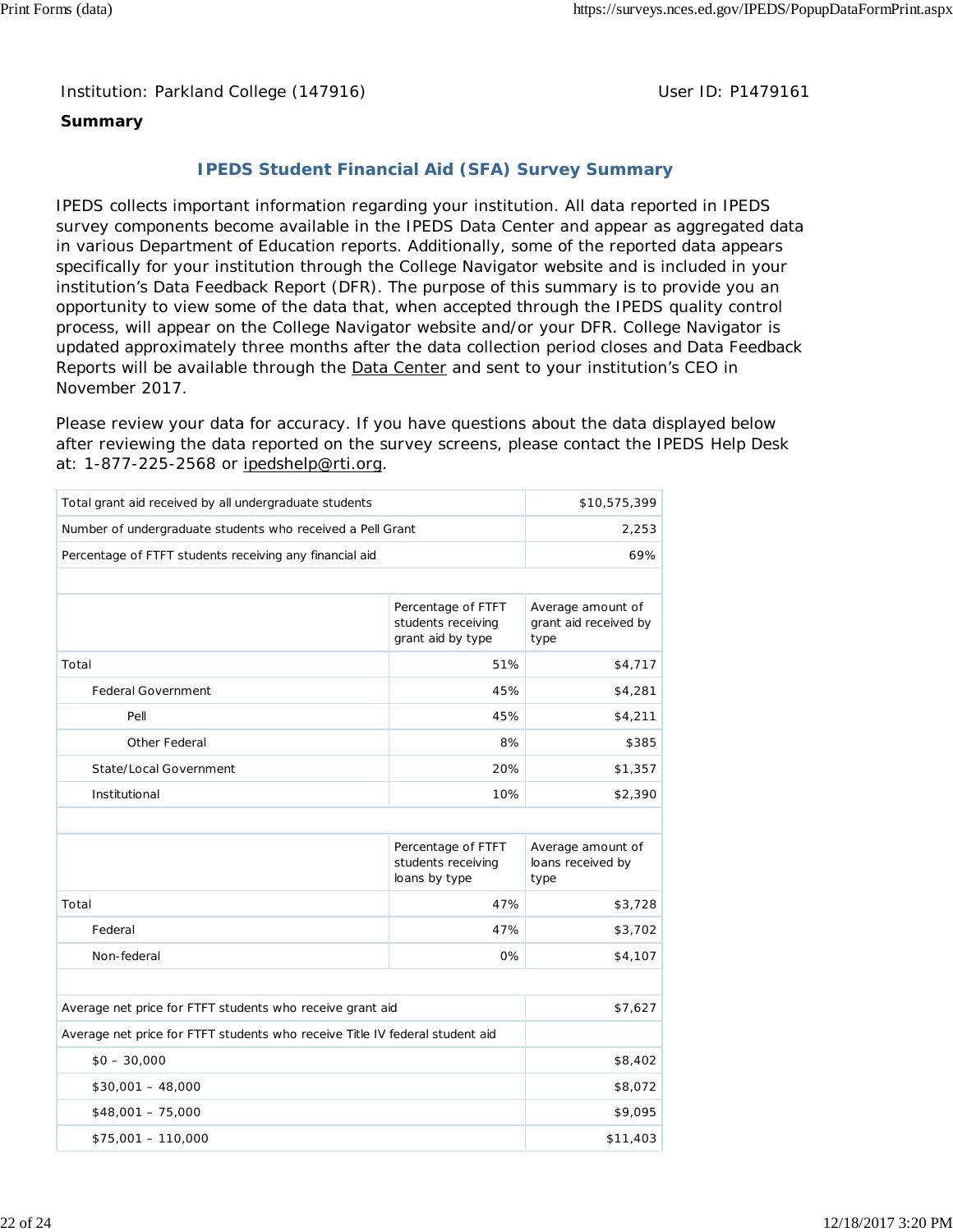| \$110,001 and more | \$11,604 |
|--------------------|----------|
|                    |          |

| <b>Military Servicemembers and Veteran's Benefits</b> |                        |                                 |                                                                                                            |  |  |
|-------------------------------------------------------|------------------------|---------------------------------|------------------------------------------------------------------------------------------------------------|--|--|
|                                                       |                        | Number of<br>students receiving | Total dollar<br>amount of<br>benefits/assistance benefits/assistance<br>awarded through<br>the institution |  |  |
| Post-9/11 GI Bill Benefits                            |                        |                                 |                                                                                                            |  |  |
|                                                       | Undergraduate students | 56                              | \$193,006                                                                                                  |  |  |
| Department of Defense Tuition Assistance Program      |                        |                                 |                                                                                                            |  |  |
|                                                       | Undergraduate students | 5                               | \$11,066                                                                                                   |  |  |